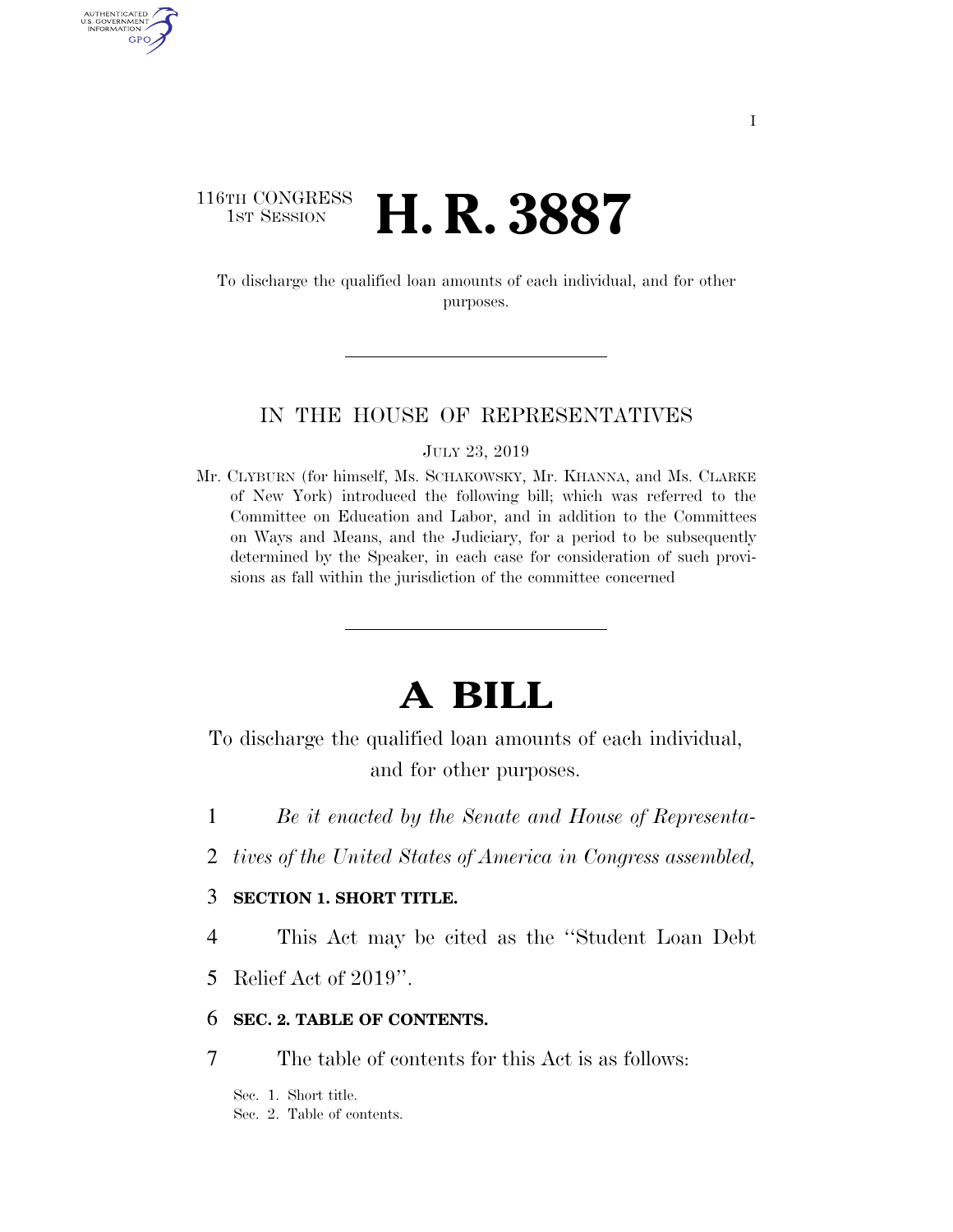#### TITLE I—LOAN DISCHARGE AND FORBEARANCE

- Sec. 101. Loan discharge.
- Sec. 102. Automatic administrative forbearance; halting of wage garnishment.
- Sec. 103. Staying and prohibition on commencement of actions for collection.
- Sec. 104. Ineligibility for Treasury Offset.

#### TITLE II—REFINANCING PROGRAMS

Sec. 201. Refinancing programs.

#### TITLE III—DISCHARGEABILITY OF STUDENT LOANS IN BANKRUPTCY

Sec. 301. Dischargeability of student loans in bankruptcy.

#### TITLE IV—GENERAL PROVISIONS

Sec. 401. Report on progress of implementation.

Sec. 402. Notification to borrowers.

- Sec. 403. Inapplicability of title IV negotiated rulemaking and master calendar exception.
- Sec. 404. Definitions.

## 1 **TITLE I—LOAN DISCHARGE AND**  2 **FORBEARANCE**

### 3 **SEC. 101. LOAN DISCHARGE.**

 (a) IN GENERAL.—Subject to subsection (f), not later than the date that is 12 months after the date of enact- ment of this Act, the Secretary of Education shall dis- charge the qualified loan amount of each individual, with- out regard to the repayment status of the loan or whether the loan is in default.

- 10 (b) QUALIFIED LOAN AMOUNT.—
- 11 (1) IN GENERAL.—The qualified loan amount 12 of an individual is an amount equal to the lesser  $13 \tof$
- 14 (A) \$50,000; and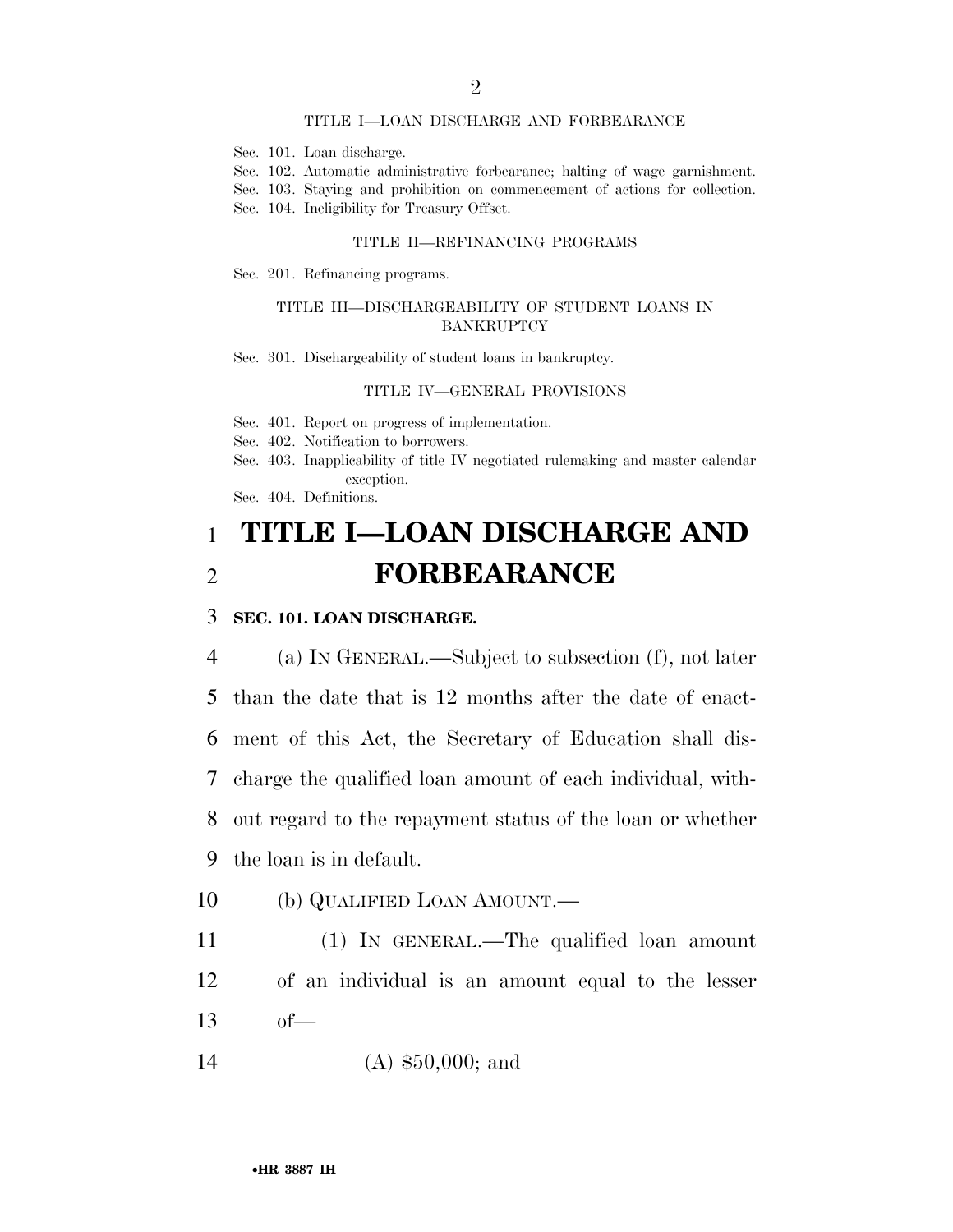(B) the aggregate loan obligation on the el- igible Federal loans of the taxpayer that is out- standing on the date of enactment of this Act or, in the case of such loans issued under sec- tion 460B of the Higher Education Act of 1965, as added by title II of this Act, on the date on which such loans are issued under such section 460B.

 (2) LIMITATION BASED ON ADJUSTED GROSS INCOME.—The amount discharged under subsection (a) with respect to an individual shall be reduced (but not below zero) by \$1 for each \$3 (or fraction thereof) by which the taxpayer's adjusted gross in- come exceeds \$100,000 (twice such amount in the case of a joint return) for the most recent taxable year ending before the date of the enactment of this Act.

18 (c) METHOD OF LOAN DISCHARGE.—

 (1) IN GENERAL.—To provide the loan dis- charge required under subsection (a), the Secretary is authorized to carry out a program—

 (A) through the holder of the loan, to as- sume the obligation to repay the qualified loan amount for a loan made, insured, or guaranteed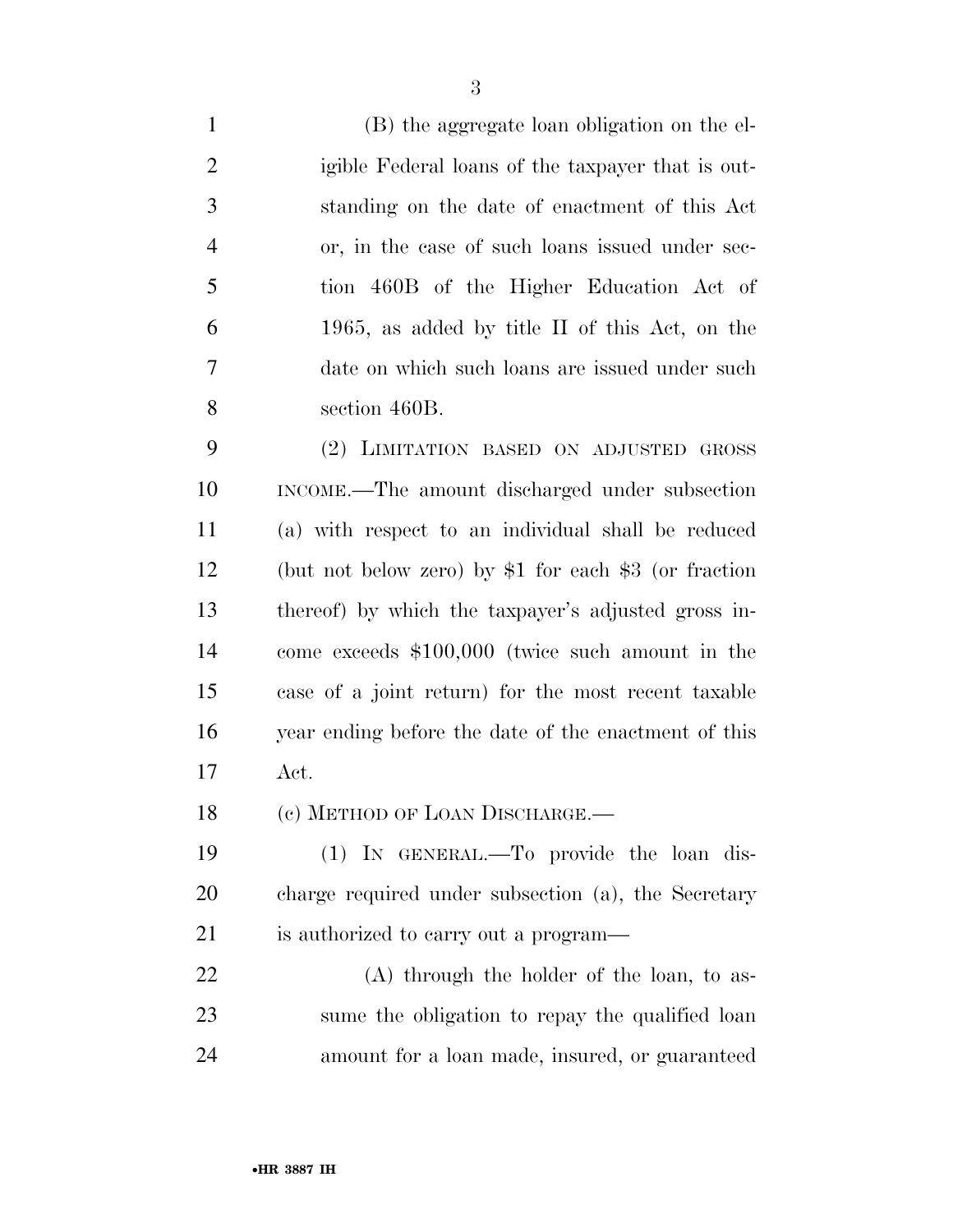| $\mathbf{1}$   | under part B of title IV of the Higher Edu-                       |
|----------------|-------------------------------------------------------------------|
| $\overline{2}$ | cation Act of $1965$ (20 U.S.C. 1071 et seq.);                    |
| 3              | (B) to cancel the qualified loan amount for                       |
| $\overline{4}$ | a loan made under part D of title IV of the                       |
| 5              | Higher Education Act of 1965 (20 U.S.C.                           |
| 6              | 1087a et seq.), or assigned, referred, or trans-                  |
| 7              | ferred to, or purchased by, the Secretary under                   |
| 8              | such title IV $(20 \text{ U.S.C. } 1070 \text{ et seq.}), \text{$ |
| 9              | ing a Federal Direct Stafford Loan issued                         |
| 10             | under section 460B of the Higher Education                        |
| 11             | Act of 1965, as added by title II of this Act;                    |
| 12             | and                                                               |
| 13             | (C) through the institution of higher edu-                        |
| 14             | cation that made the loan from its student loan                   |
| 15             | fund established under part $E$ of such title $(20)$              |
| 16             | U.S.C. 1087aa et seq.), to assume the obliga-                     |
| 17             | tion to repay the qualified loan amount for such                  |
| 18             | loan.                                                             |
| 19             | (2) ORDER OF LOAN DISCHARGE.—With re-                             |
| 20             | spect to an individual with at least 2 eligible Federal           |
| 21             | loans, the Secretary shall discharge the loans of the             |
| <u>22</u>      | individual as follows (except as otherwise indicated              |
| 23             | by the individual):                                               |
| 24             | (A) In the case in which the individual has                       |
| 25             | loans with different rates of interest, the loans                 |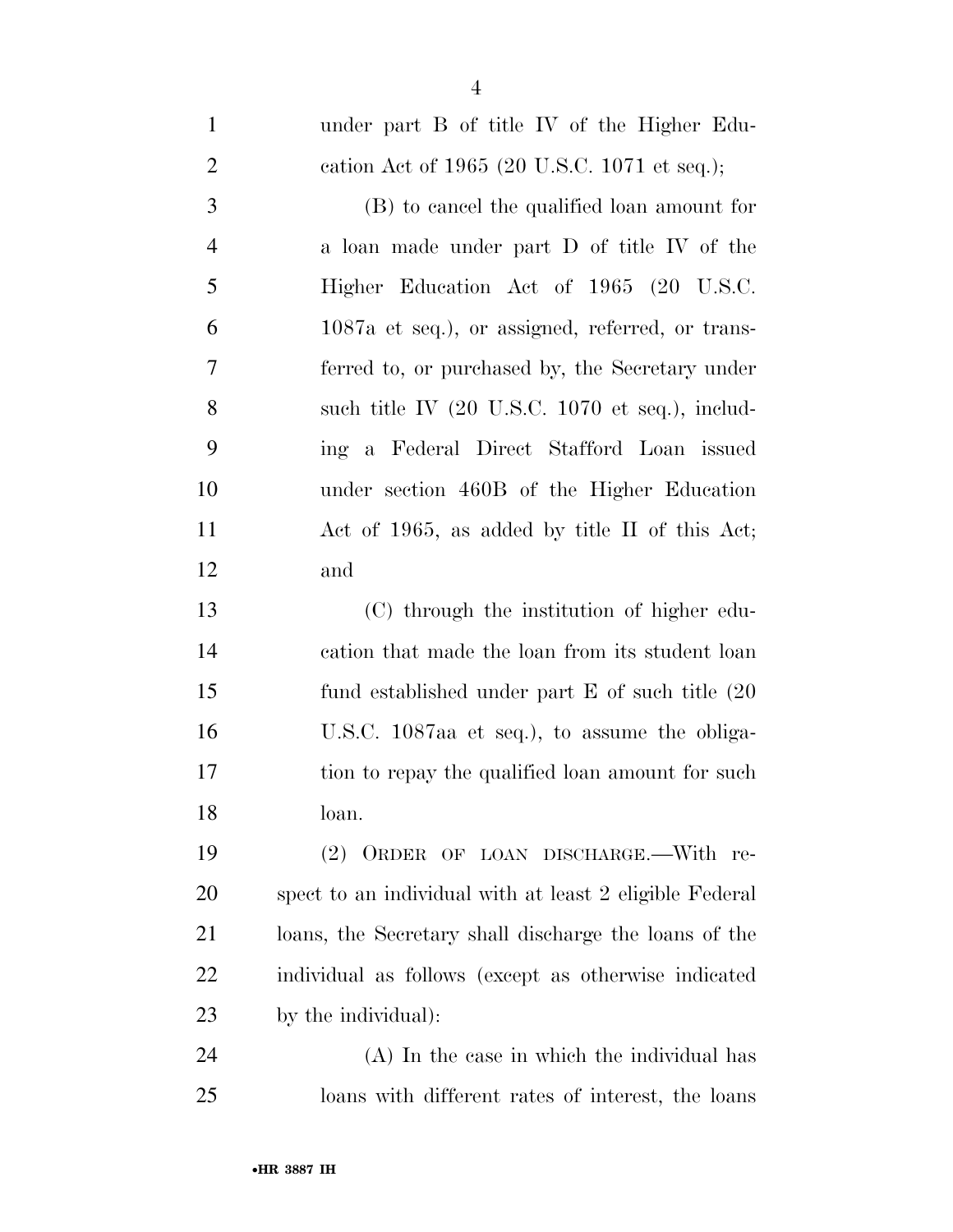| $\mathbf{1}$   | should be discharged in descending order by                |
|----------------|------------------------------------------------------------|
| $\overline{2}$ | rate of interest.                                          |
| 3              | (B) In the case in which the individual has                |
| $\overline{4}$ | loans with the same rates of interest, the loans           |
| 5              | should be discharged in descending order by                |
| 6              | amount of outstanding principal.                           |
| 7              | (d) EXCLUSION FROM TAXABLE INCOME.—For pur-                |
| 8              | poses of the Internal Revenue Code of 1986, in the case    |
| 9              | of an individual, gross income does not include any        |
| 10             | amount which (but for this subsection) would be includible |
| 11             | in gross income by reason of the discharge (in whole or    |
| 12             | in part) of any loan if such discharge was pursuant to     |
| 13             | this title.                                                |
| 14             | (e) TAXPAYER INFORMATION.—                                 |
| 15             | (1) IN GENERAL.—The Secretary of the Treas-                |
| 16             | ury may, upon written request from the Secretary of        |
| 17             | Education, disclose to officers and employees of the       |
| 18             | Department of Education return information with            |
| 19             | respect to a taxpayer who has received eligible Fed-       |
| 20             | eral loans that are outstanding on the date described      |
| 21             | in subsection $(b)(1)(B)$ . Such return information        |
| 22             | shall be limited to—                                       |
| 23             | (A) taxpayer identity information with re-                 |
| 24             | spect to such taxpayer;                                    |
| 25             | (B) the filing status of such taxpayer; and                |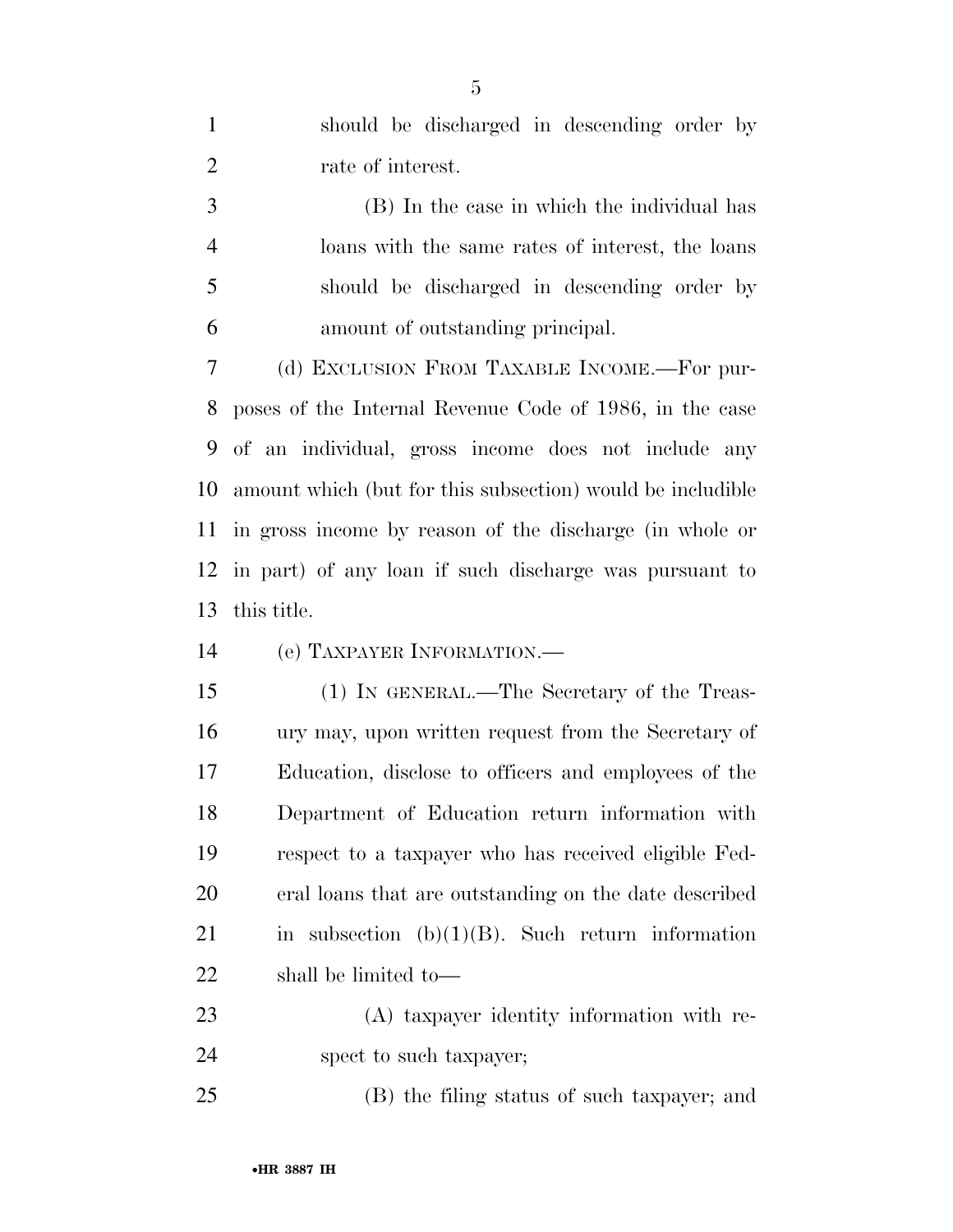(C) the adjusted gross income of such tax-payer.

 (2) RESTRICTION ON USE OF DISCLOSED IN- FORMATION.—Return information disclosed under paragraph (1) may be used by officers and employ- ees of the Department of Education only for the purposes of, and to the extent necessary in, estab- lishing the appropriate qualified loan amount of a taxpayer.

 (f) LONG-TERM SETTLE AND COMPROMISE DIS- CHARGE AUTHORITY.—Not later than the date that is 24 months after the date of enactment of this Act, the Sec- retary of Education may use the authority under sections  $432(a)(6)$  and  $468(2)$  of the Higher Education Act of 1965 (20 U.S.C. 1082(a)(6); 1087hh(2)) to discharge loans under this section beyond the period described in subsection (a) for—

 (1) an individual who, through an appeals proc- ess established by the Secretary, successfully appeals a loan discharge determination by the Secretary 21 under this section;

 (2) an individual who, due to special cir- cumstances, misses a deadline established by the Secretary in the administration of loan discharges under this section; or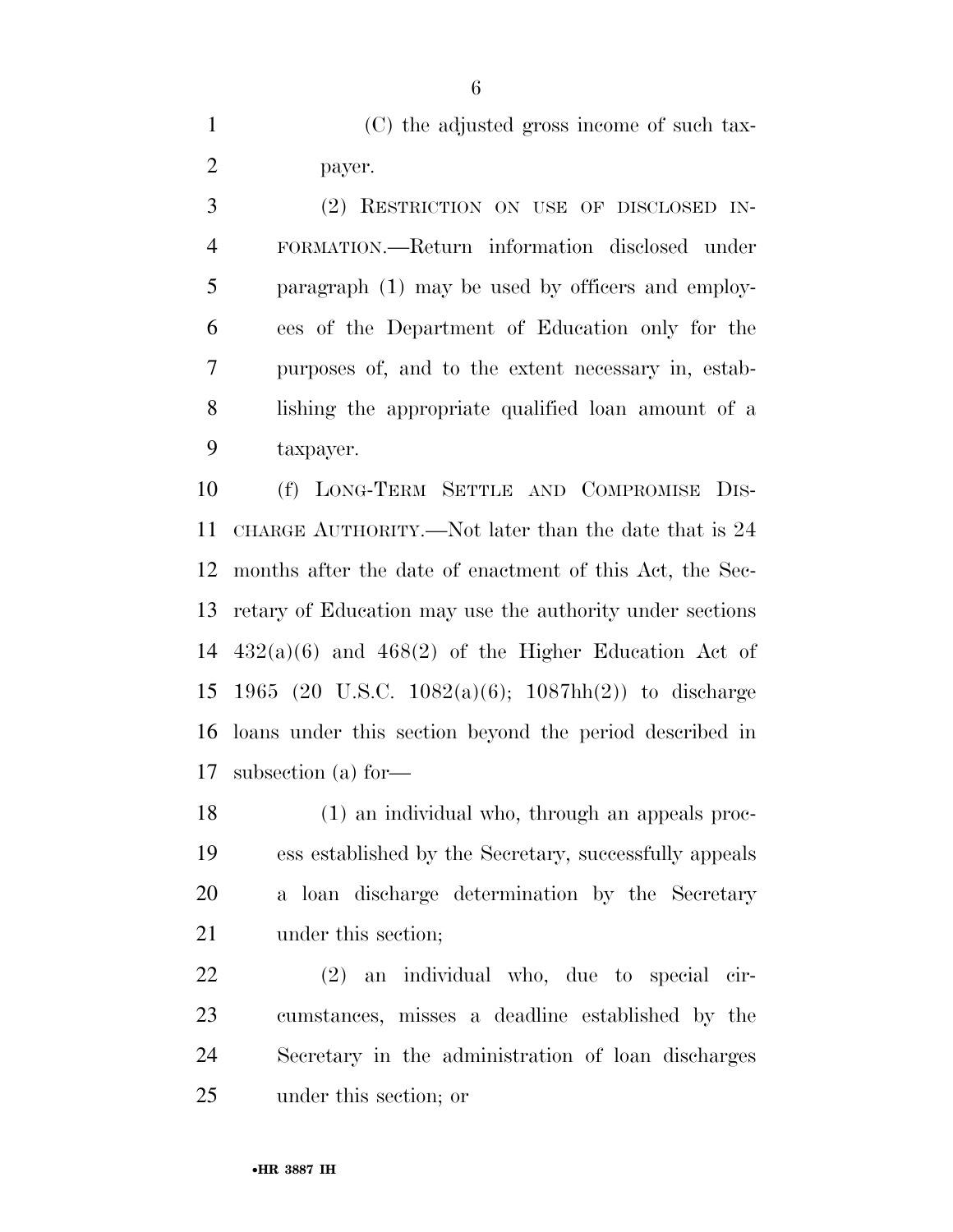(3) an individual (or a group of individuals) who the Secretary determines should have received a loan discharge or a discharge amount that is dif- ferent from the amount of loan discharge received under this section, except that a loan discharge amount received under this subsection may not ex- ceed the qualified loan amount determined for the individual (or the group of individuals) under sub-section (b).

 (g) PRIVATE STUDENT LOAN DISCHARGE.—Not later than the date that is 3 months after the date of en- actment of this Act, the Secretary of Education, in coordi- nation with the Secretary of the Treasury and the Director of the Bureau of Consumer Financial Protection, shall un- dertake a campaign to alert borrowers of private education loans—

 (1) that such borrowers may be eligible to refi- nance such private loans as Federal Direct Stafford Loans under section 460B of the Higher Education Act of 1965, as added by title II of this Act; and (2) such Federal Direct Stafford Loans may be eligible for loan discharge under this section.

 (h) CREDIT REPORTING.—In the case of a borrower of an eligible Federal loan that was in default prior to being discharged under this section and on which, as a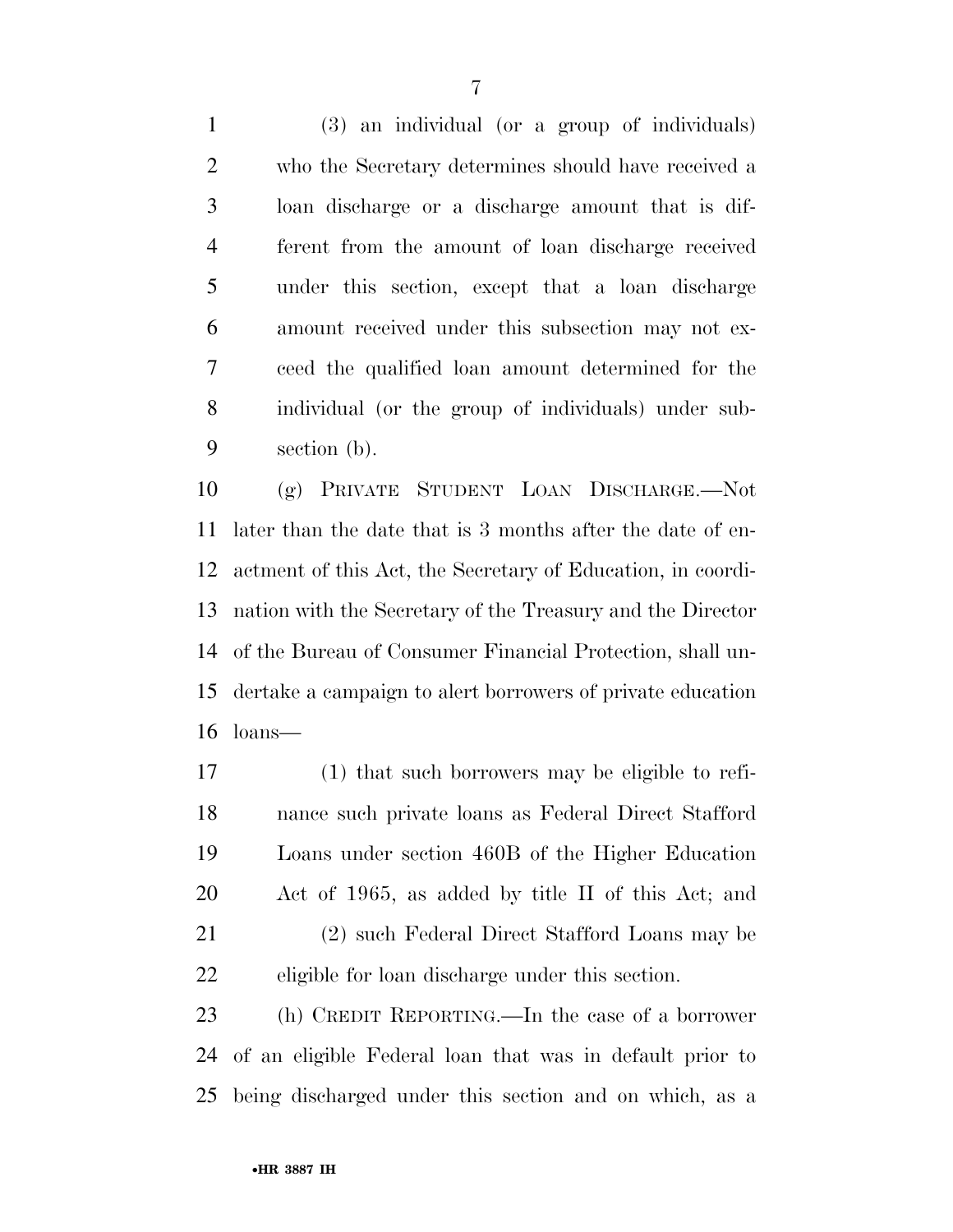result of such loan discharge, there is no outstanding bal- ance of principal or interest, the Secretary, guaranty agen- cy or other holder of the loan shall request any consumer reporting agency to which the Secretary, guaranty agency or holder, as applicable, reported the default of the loan, to remove the record of the default from the borrower's credit history.

 (i) MEMBERS OF CONGRESS.—In this section, the terms ''individual'' and ''taxpayer'' do not include a Mem-ber of Congress.

## **SEC. 102. AUTOMATIC ADMINISTRATIVE FORBEARANCE; HALTING OF WAGE GARNISHMENT.**

 During the period beginning on the date of enactment of this Act and ending on the date that is 12 months after such date of enactment, the Secretary of Education—

 (1) shall place each borrower of an eligible Fed- eral loan with an outstanding balance, without any further action required by the borrower (except that the borrower may opt-out of this section), on an ad- ministrative forbearance during which periodic in- stallments of principal need not be paid, and interest shall not accrue, on such loan; and

 (2) may not issue an order for wage garnish- ment or withholding under section 488A of the Higher Education Act of 1965 (20 U.S.C. 1095a) or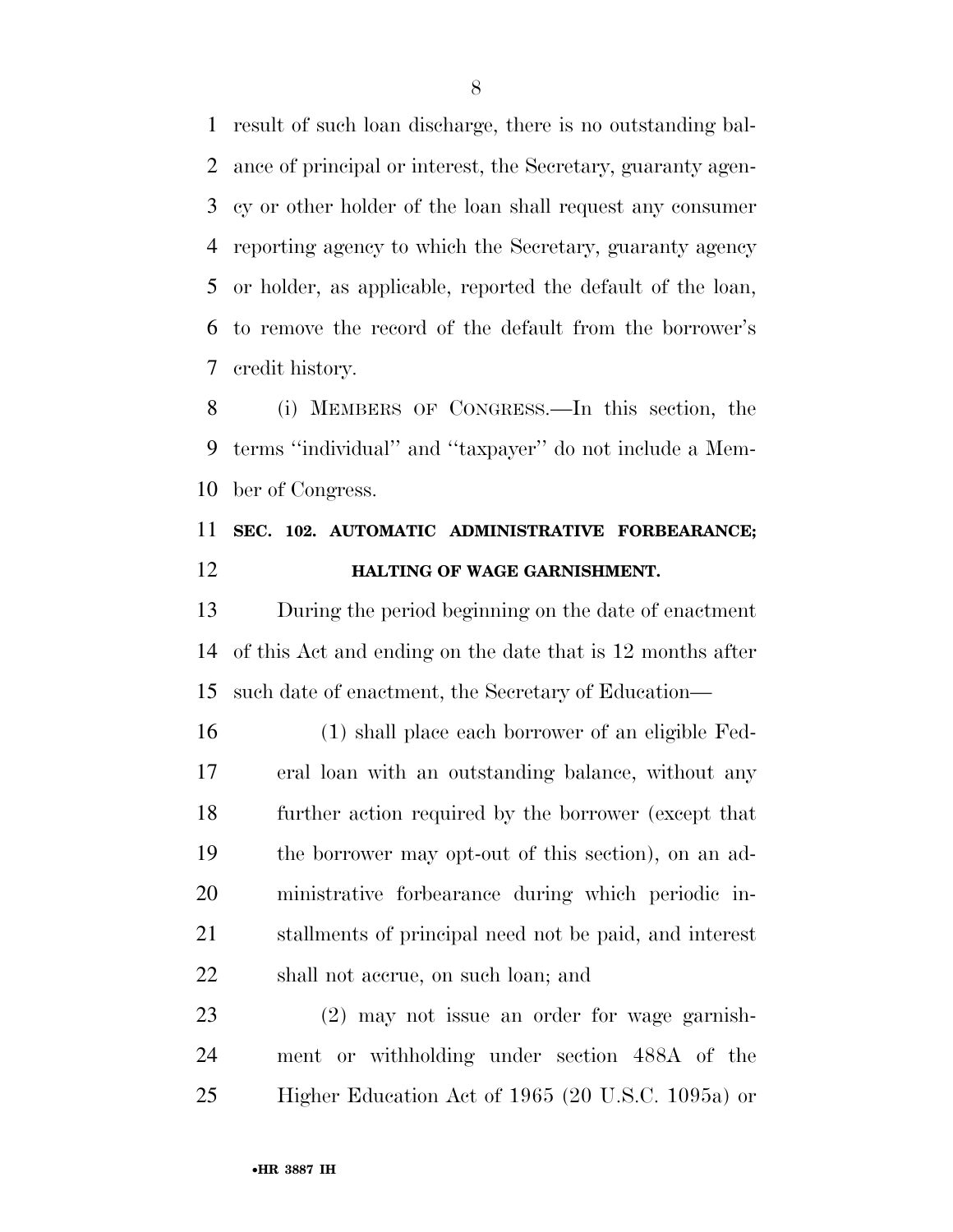section 3720D of title 31, United States Code, ini- tiate proceedings to collect debt through deductions from pay under such section 488A or 3720D, or en- force or otherwise require compliance with a wage garnishment or withholding order issued under such section 488A or 3720D before the date of enactment of this Act (which shall include staying any related proceedings).

## **SEC. 103. STAYING AND PROHIBITION ON COMMENCEMENT OF ACTIONS FOR COLLECTION.**

 Until 12 months after the date of enactment of this Act, no eligible Federal loan may be referred to the Attor- ney General for any action seeking collection of any amount owed on that loan and any action pending as of the date of enactment of this Act shall be stayed.

### **SEC. 104. INELIGIBILITY FOR TREASURY OFFSET.**

 Until 12 months after the date of enactment of this Act, no claim pertaining to an eligible Federal loan may be certified under section 3716(c)(1) of title 31, United States Code.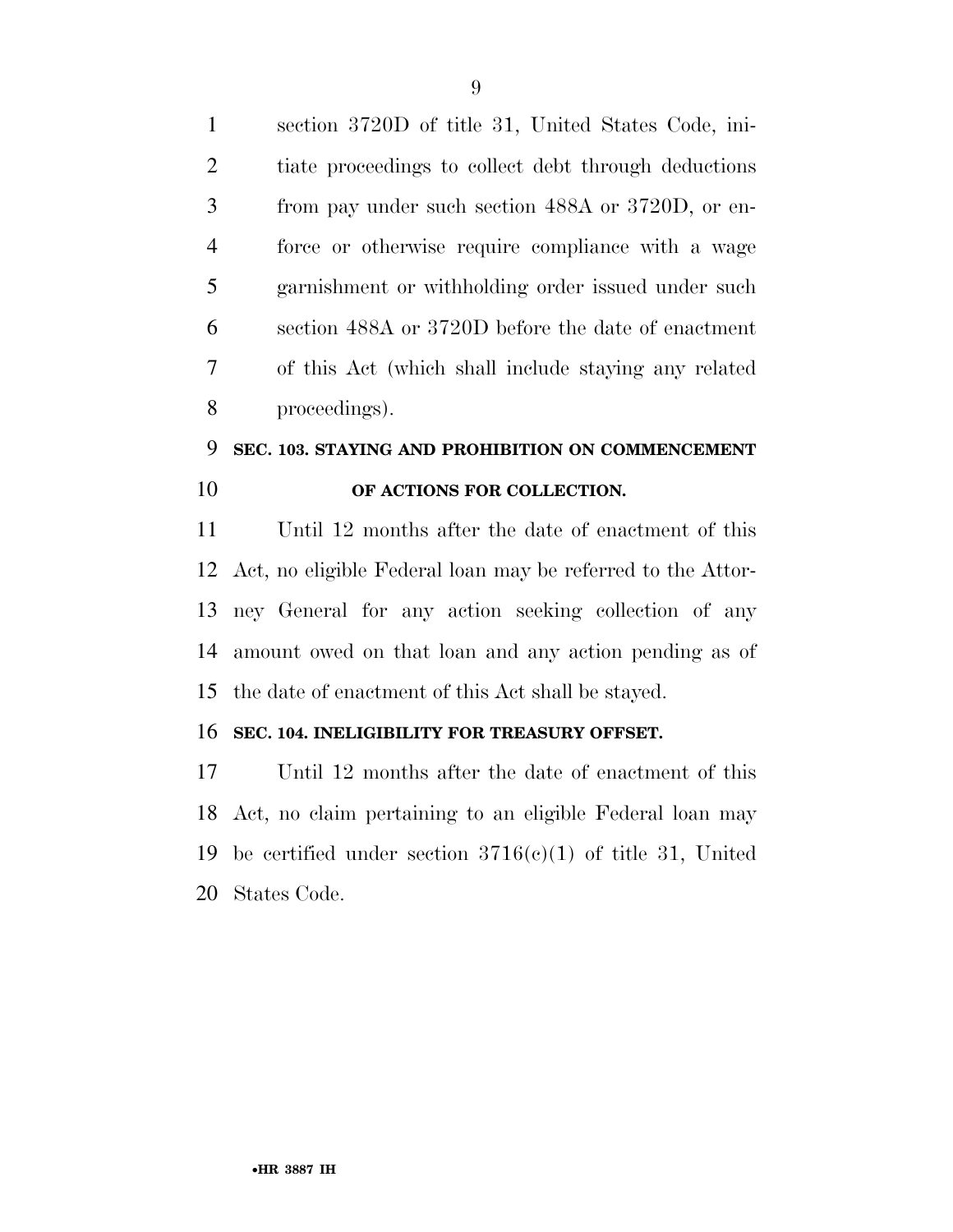## **TITLE II—REFINANCING PROGRAMS**

**SEC. 201. REFINANCING PROGRAMS.** 

 (a) PROGRAM AUTHORITY.—Section 451(a) of the Higher Education Act of 1965 (20 U.S.C. 1087a(a)) is amended—

7 (1) by striking "and  $(2)$ " and inserting " $(2)$ "; and

 (2) by inserting ''; and (3) to make loans under section 460A and section 460B'' after ''section 459A''.

 (b) REFINANCING PROGRAM.—Part D of title IV of the Higher Education Act of 1965 (20 U.S.C. 1087a et seq.) is amended by adding at the end the following:

 **''SEC. 460A. REFINANCING FFEL AND FEDERAL DIRECT LOANS.** 

17 "(a) IN GENERAL.—Beginning not later than 12 months after the date of enactment of the Student Loan Debt Relief Act of 2019, the Secretary shall establish a program under which the Secretary automatically refi- nances loans made under this part in accordance with the provisions of this section, in order to lower the rate of interest on such loans.

24 "(b) REFINANCING DIRECT LOANS.—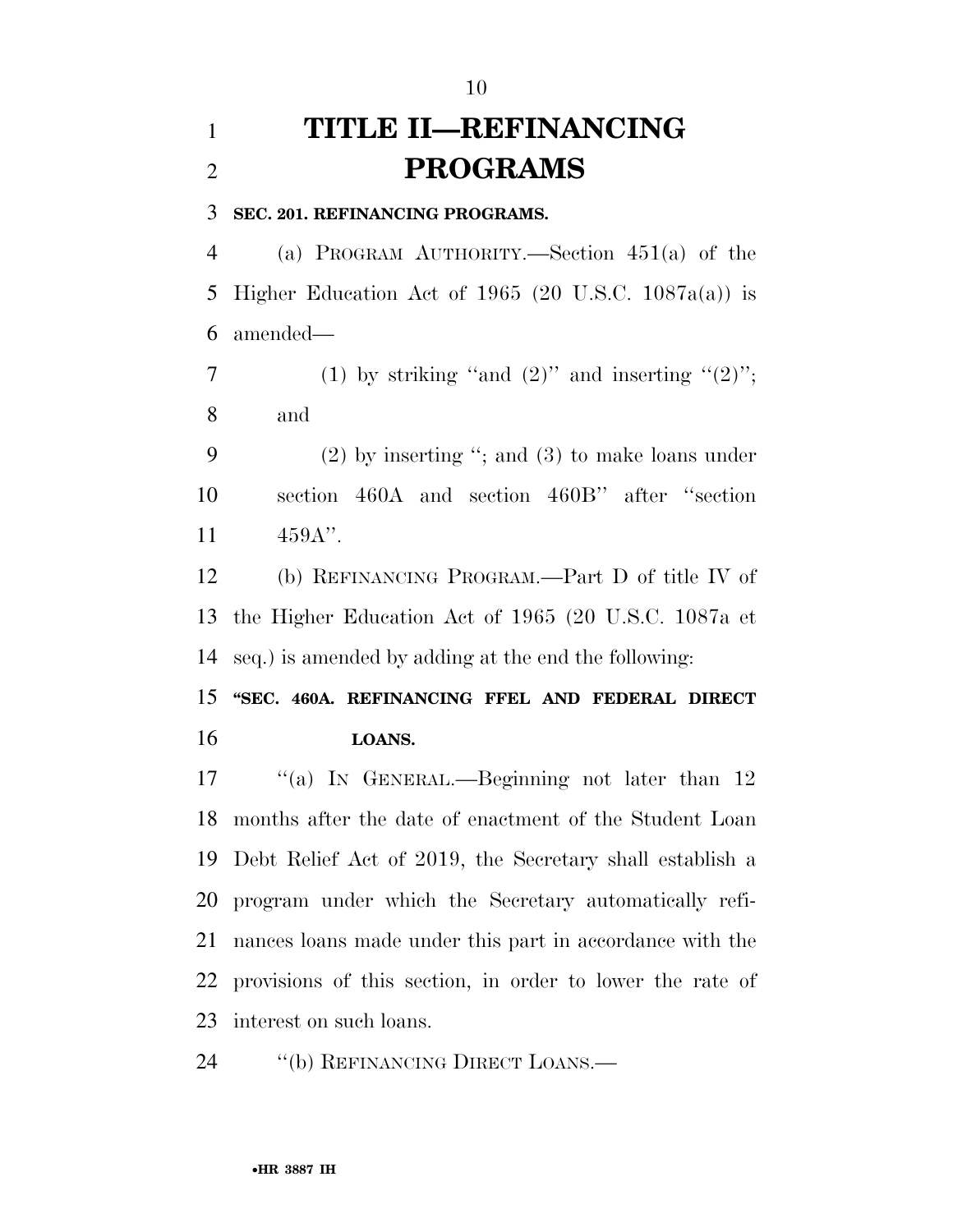| $\mathbf{1}$   | "(1) FEDERAL DIRECT LOANS.—With respect               |
|----------------|-------------------------------------------------------|
| $\overline{2}$ | to each Federal Direct Stafford Loan, Federal Di-     |
| 3              | rect Unsubsidized Stafford Loan, Federal Direct       |
| 4              | PLUS Loan, and Federal Direct Consolidation           |
| 5              | Loan, for which the first disbursement was made to    |
| 6              | a borrower, or the application for the consolidation  |
| 7              | loan was received from a borrower, on or before the   |
| 8              | date of enactment of the Student Loan Debt Relief     |
| 9              | Act of 2019, the Secretary shall, without any further |
| 10             | action by the borrower (other than under subpara-     |
| 11             | $graph(C)$ —                                          |
| 12             | $\lq\lq$ discharge the liability on such Fed-         |
| 13             | eral Direct Stafford Loan, Federal Direct Un-         |
| 14             | subsidized Stafford Loan, Federal Direct PLUS         |
| 15             | Loan, or Federal Direct Consolidation Loan;           |
| 16             | $\lq\lq (B)$ issue to the borrower a new Federal      |
| 17             | Direct Stafford Loan, Federal Direct Unsub-           |
| 18             | sidized Stafford Loan, Federal Direct PLUS            |
| 19             | Loan, or Federal Direct Consolidation Loan, re-       |
| 20             | spectively—                                           |
| 21             | "(i) in an amount equal to the sum of                 |
| 22             | the unpaid principal, accrued unpaid inter-           |
| 23             | est, and late charges of the loan for which           |
| 24             | the liability is being discharged under sub-          |
| 25             | paragraph $(A)$ ; and                                 |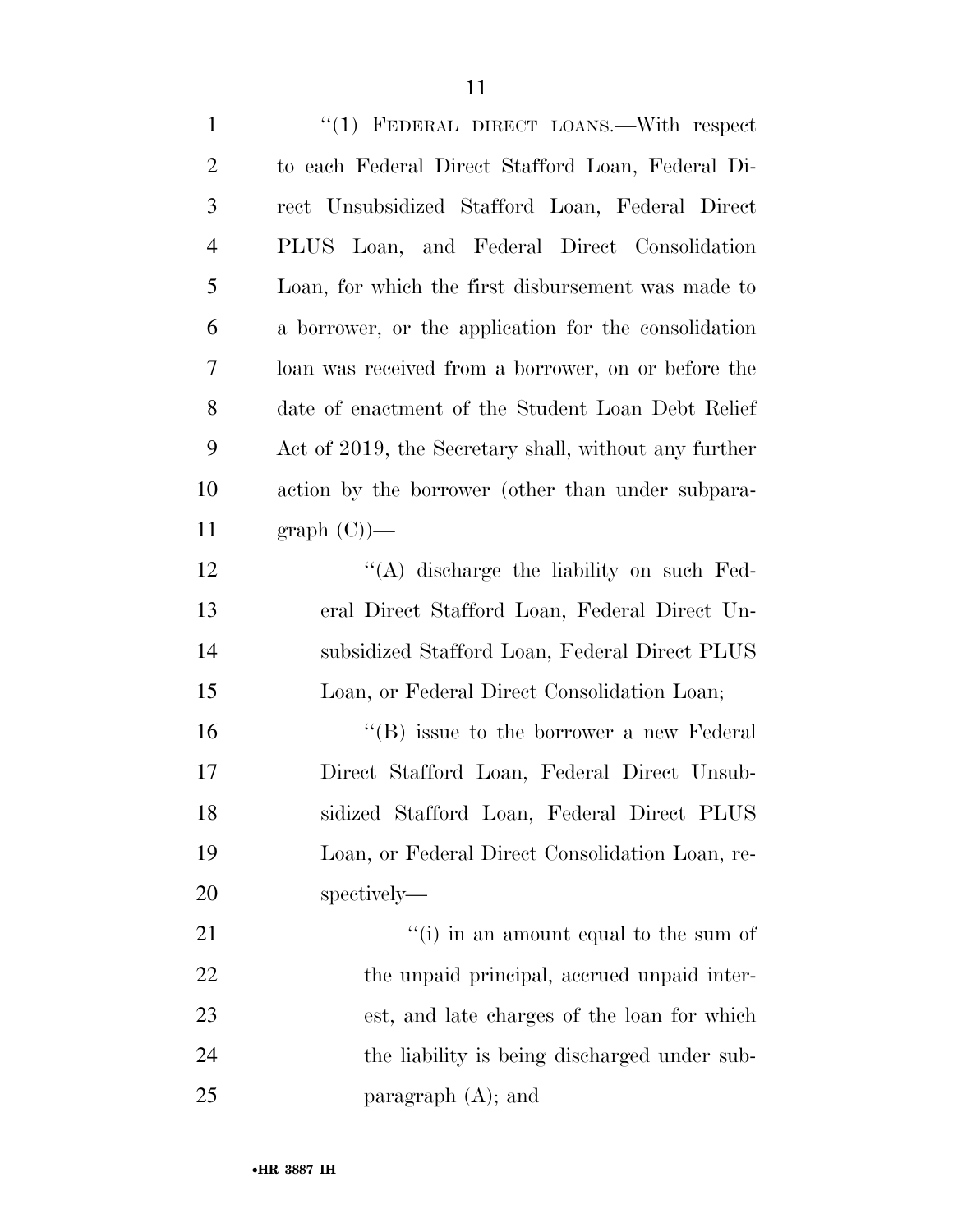| $\mathbf{1}$   | "(ii) which has the same terms and               |
|----------------|--------------------------------------------------|
| $\overline{2}$ | conditions as the original loan, except that     |
| 3              | the rate of interest shall be determined         |
| $\overline{4}$ | under subsection $(c)$ ; and                     |
| 5              | $\lq\lq$ (C) provide the borrower an opportunity |
| 6              | to opt-out of the refinancing under this para-   |
| 7              | graph.                                           |
| 8              | "(2) REFINANCING FFEL PROGRAM LOANS AS           |
| 9              | REFINANCED FEDERAL DIRECT LOANS.-                |
| 10             | "(A) IN GENERAL.—With respect to each            |
| 11             | loan that was made, insured, or guaranteed       |
| 12             | under part B and for which the first disburse-   |
| 13             | ment was made to a borrower, or the applica-     |
| 14             | tion for the consolidation loan was received     |
| 15             | from a borrower, before July 1, 2010, the Sec-   |
| 16             | retary shall, without any further action by the  |
| 17             | borrower (other than to provide the borrower an  |
| 18             | opportunity to opt-out of the refinancing under  |
| 19             | this paragraph), issue to the borrower a loan    |
| 20             | made under this part—                            |
| 21             | $f'(i)$ in an amount equal to the sum of         |
| 22             | the unpaid principal, accrued unpaid inter-      |
| 23             | est, and late charges of the loan selected to    |
| 24             | be so refinanced;                                |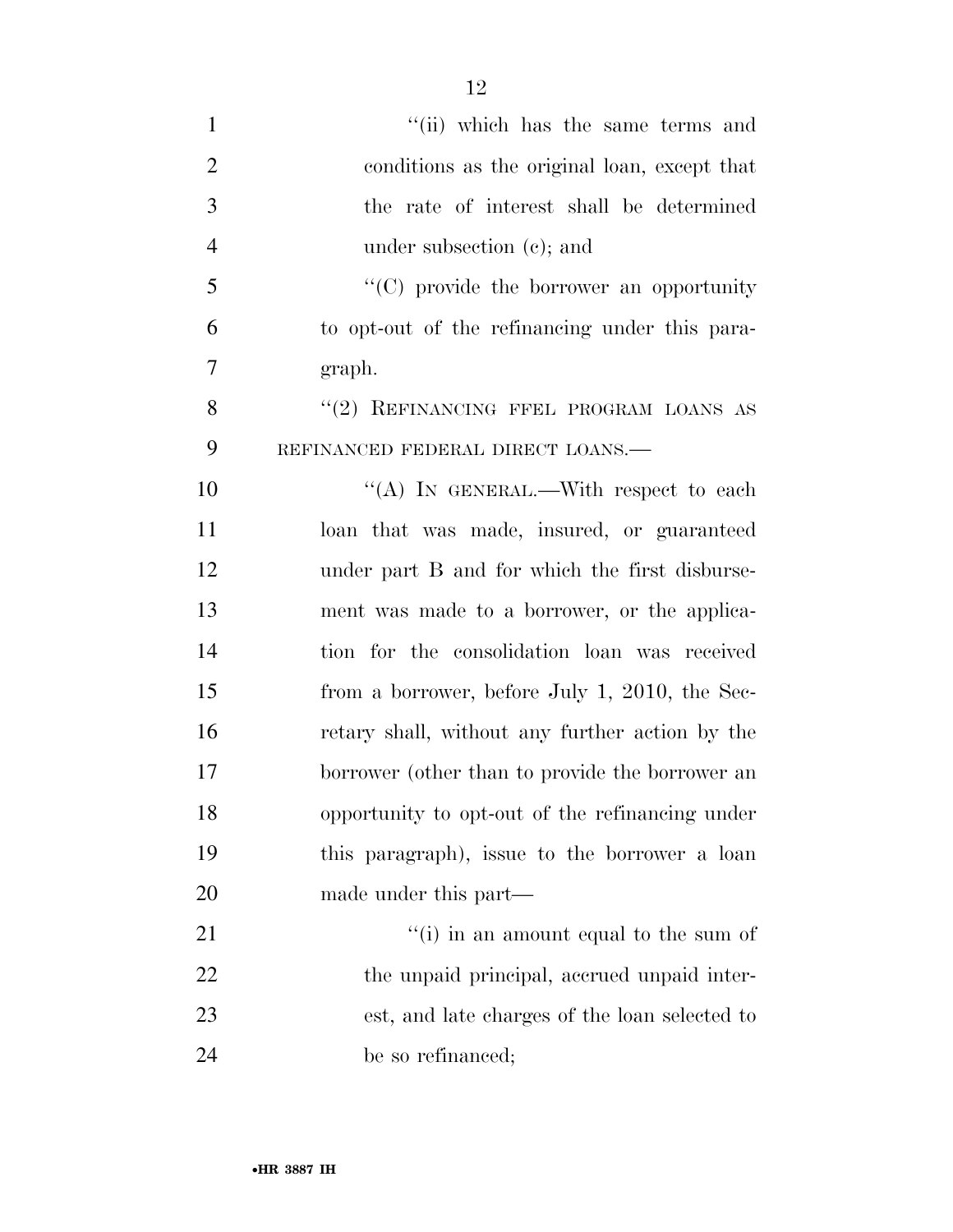1 ''(ii) the proceeds of which shall be paid to the holder of the loan selected to be so refinanced to discharge the liability on such loan; and ''(iii) which has a rate of interest de- termined under subsection (c). 7 "(B) DESIGNATION OF LOANS.—A loan issued under this section the proceeds of which is discharging the liability on a loan made, in- sured, or guaranteed— 11 ''(i) under section 428 shall be a Fed- eral Direct Stafford Loan; ''(ii) under section 428B shall be a Federal Direct PLUS Loan; ''(iii) under section 428H shall be a Federal Direct Unsubsidized Stafford Loan; and 18 ''(iv) under section 428C shall be a Federal Direct Consolidation Loan. 20 <sup>''</sup>(c) INTEREST RATES.— 21 "(1) IN GENERAL.—The interest rate for Fed- eral Direct Stafford Loans, Federal Direct Unsub- sidized Stafford Loans, Federal Direct PLUS Loans, and Federal Direct Consolidation Loans

issued under this section, shall be a rate equal to—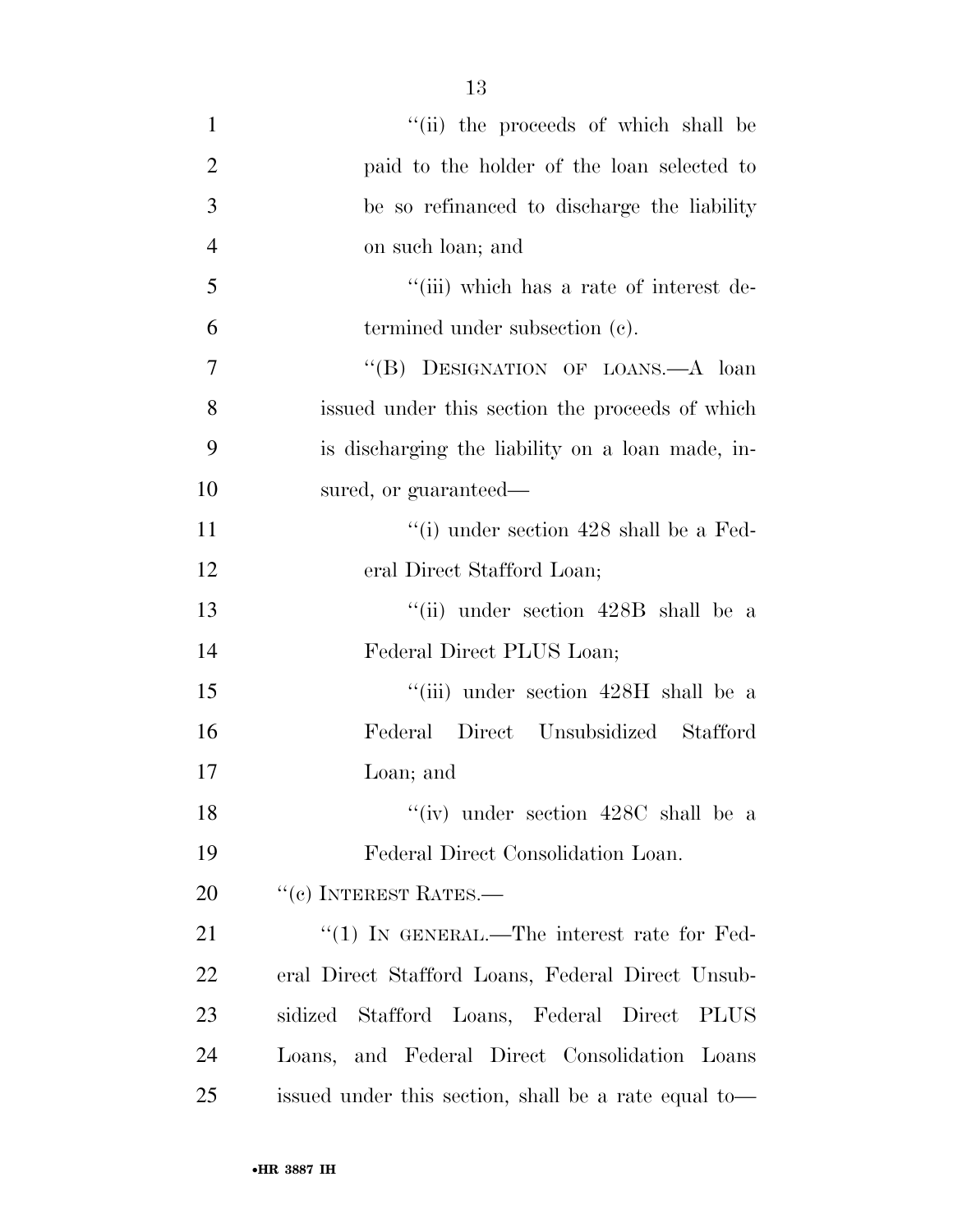| $\mathbf{1}$   | $\lq\lq$ in a case in which the original loan      |
|----------------|----------------------------------------------------|
| $\overline{2}$ | is a loan under section 428 or 428H, a Federal     |
| 3              | Direct Stafford loan, or a Federal Direct Un-      |
| $\overline{4}$ | subsidized Stafford Loan, that was issued to an    |
| 5              | undergraduate student, the rate for Federal Di-    |
| 6              | rect Stafford Loans and Federal Direct Unsub-      |
| 7              | sidized Stafford Loans issued to undergraduate     |
| 8              | students for the 12-month period beginning on      |
| 9              | July 1, 2016, and ending on June 30, 2017;         |
| 10             | $\lq\lq (B)$ in a case in which the original loan  |
| 11             | is a loan under section 428 or 428H, a Federal     |
| 12             | Direct Stafford Loan, or a Federal Direct Un-      |
| 13             | subsidized Stafford Loan, that was issued to a     |
| 14             | graduate or professional student, the rate for     |
| 15             | Federal Direct Unsubsidized Stafford Loans         |
| 16             | issued to graduate or professional students for    |
| 17             | the 12-month period beginning on July 1, 2016,     |
| 18             | and ending on June 30, 2017;                       |
| 19             | $\lq\lq$ (C) in an case in which the original loan |
| <b>20</b>      | is a loan under section 428B or a Federal Di-      |
| 21             | rect PLUS Loan, the rate for Federal Direct        |
| <u>22</u>      | PLUS Loans for the 12-month period begin-          |
| 23             | ning on July 1, 2016, and ending on June 30,       |
| 24             | $2017$ ; and                                       |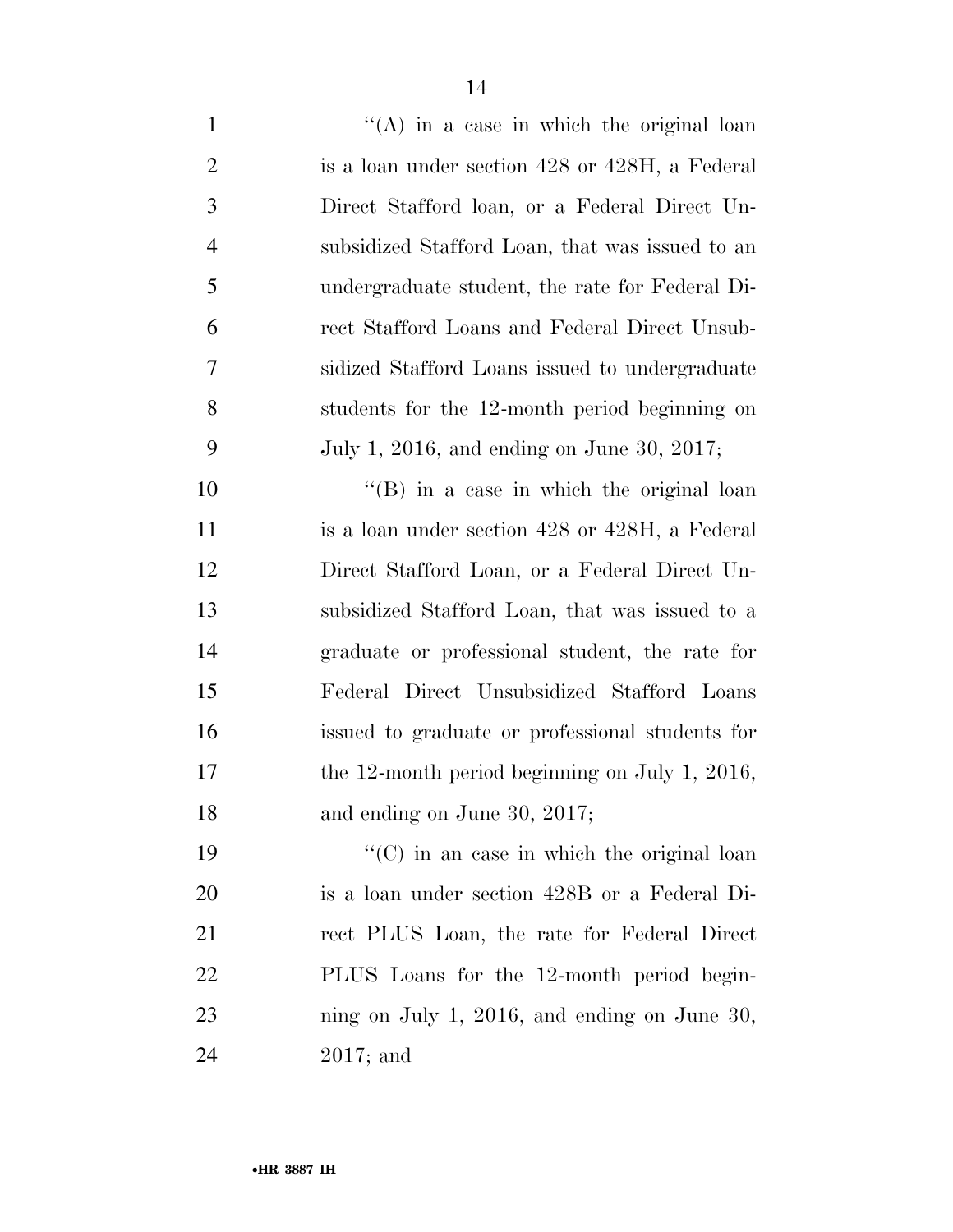| $\mathbf{1}$   | $\lq\lq$ (D) in a case in which the original loan |
|----------------|---------------------------------------------------|
| $\overline{2}$ | is a loan under section 428C or a Federal Di-     |
| 3              | rect Consolidation Loan, a rate calculated in ac- |
| $\overline{4}$ | cordance with paragraph (2).                      |
| 5              | "(2) INTEREST RATES FOR CONSOLIDATION             |
| 6              | LOANS.                                            |
| $\overline{7}$ | "(A) METHOD OF CALCULATION.-To de-                |
| 8              | termine the interest rate for a Federal Direct    |
| 9              | Federal Consolidation Loan issued under this      |
| 10             | section, the Secretary shall—                     |
| 11             | "(i) determine each original loan for             |
| 12             | which the liability was discharged by the         |
| 13             | proceeds of a loan under section 428C or          |
| 14             | a Federal Direct Consolidation Loan, and          |
| 15             | calculate the proportion of the unpaid prin-      |
| 16             | cipal balance of the loan under section           |
| 17             | 428C or the Federal Direct Consolidation          |
| 18             | Loan that is applicable to each such origi-       |
| 19             | nal loan;                                         |
| 20             | "(ii) use the proportions determined              |
| 21             | in accordance with clause (i) and the inter-      |
| 22             | est rate applicable for each original loan,       |
| 23             | as determined under subparagraph $(B)$ , to       |
| 24             | calculate the weighted average of the inter-      |
| 25             | est rates on the loans consolidated into the      |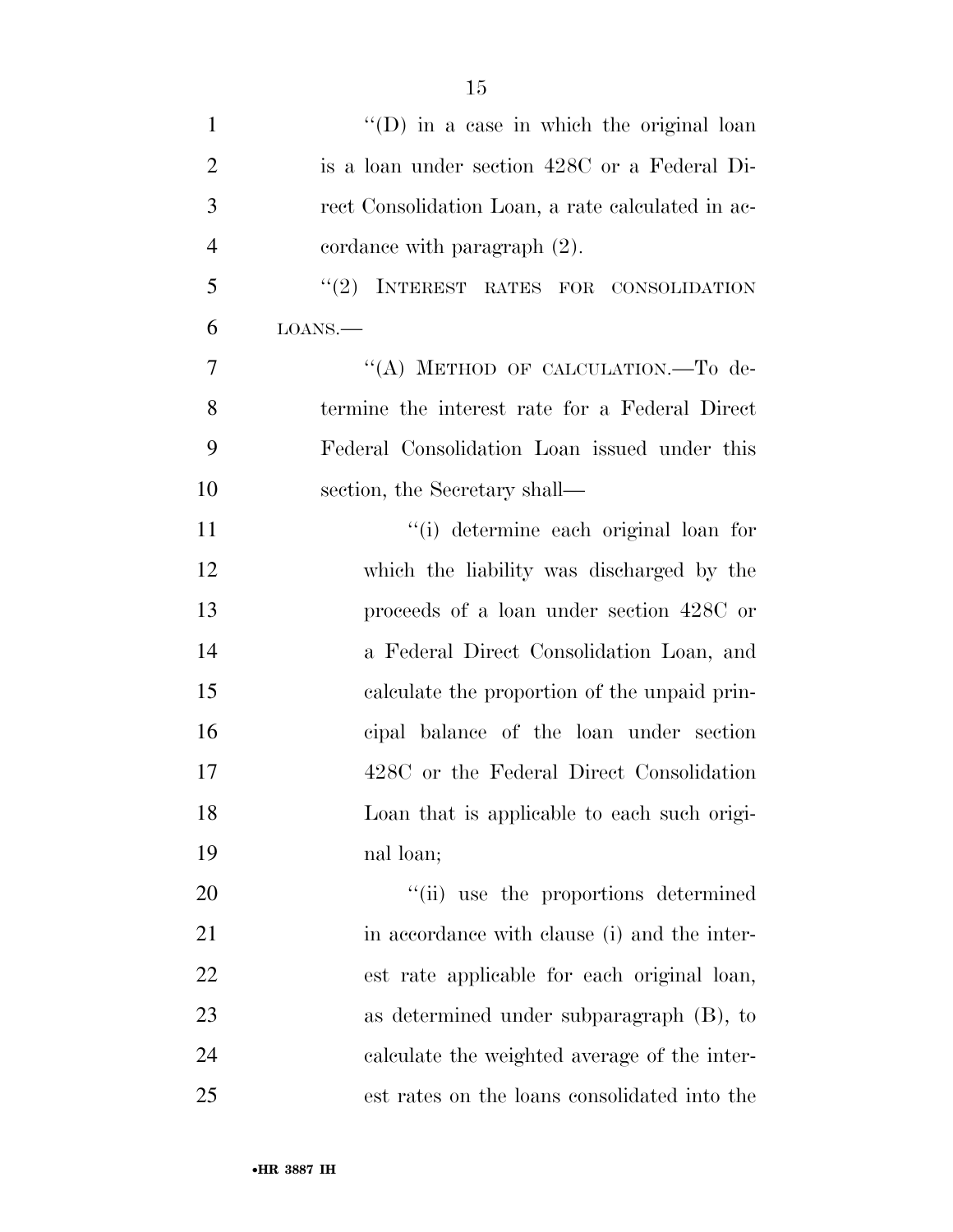1 loan under section 428C or the Federal Di- rect Consolidation Loan; and  $\frac{1}{\text{(iii)}}$  apply the weighted average cal- culated under clause (ii) as the interest rate for the Federal Direct Consolidation Loan made under this section and for which the interest rate is being determined under this paragraph. 9 "(B) INTEREST RATES FOR COMPONENT LOANS.—The interest rate for each original 11 loan for which the liability is discharged by the proceeds of loan made under section 428C or a Federal Direct Consolidation Loan shall be the following: 15 ''(i) The interest rate for any such original loan made, insured or guaranteed 17 under section 428 or 428H, or that is a Federal Direct Stafford Loan or Federal Direct Unsubsidized Stafford Loan, issued to an undergraduate student shall be a 21 rate equal to the lesser of— 22 ''(I) the rate for Federal Direct Stafford Loans and Federal Direct Unsubsidized Stafford Loans issued to undergraduate students for the 12-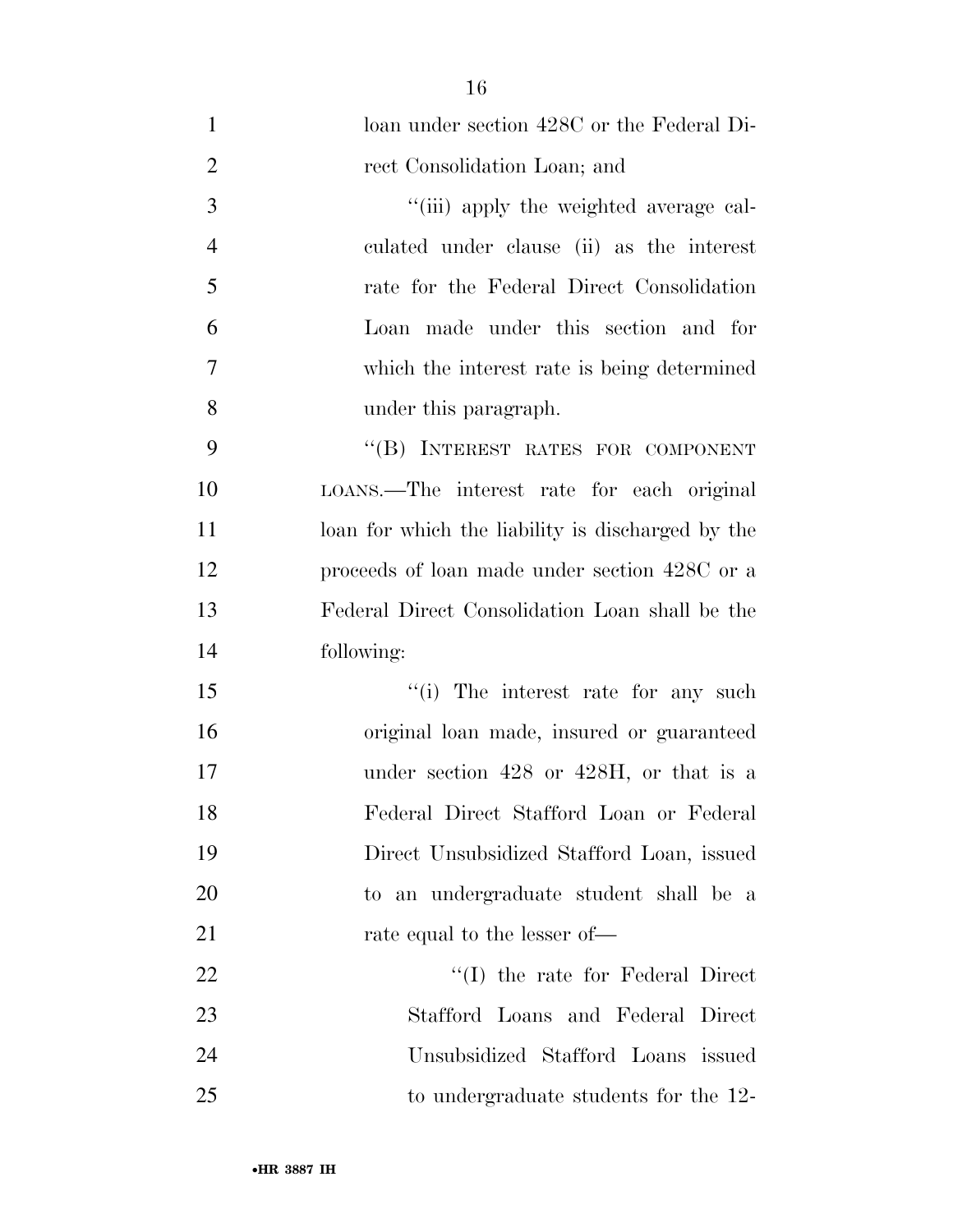| $\mathbf{1}$   | month period beginning on July 1,            |
|----------------|----------------------------------------------|
| $\overline{2}$ | $2016$ , and ending on June 30, $2017$ ;     |
| 3              | <b>or</b>                                    |
| $\overline{4}$ | $\lq\lq$ (II) the interest rate on such      |
| 5              | original loan.                               |
| 6              | "(ii) The interest rate for any such         |
| 7              | original loan made, insured or guaranteed    |
| 8              | under section $428$ or $428H$ , or that is a |
| 9              | Federal Direct Stafford Loan, or Federal     |
| 10             | Direct Unsubsidized Stafford Loan, issued    |
| 11             | to a graduate or professional student shall  |
| 12             | be a rate equal to the lesser of—            |
| 13             | $\lq\lq$ the rate for Federal Direct         |
| 14             | Unsubsidized Stafford Loans issued           |
| 15             | to graduate or professional students         |
| 16             | for the 12-month period beginning on         |
| 17             | July 1, 2016, and ending on June 30,         |
| 18             | $2017;$ or                                   |
| 19             | $\lq\lq$ (II) the interest rate on the       |
| 20             | original loan.                               |
| 21             | "(iii) The interest rate for any such        |
| 22             | original loan made, insured or guaranteed    |
| 23             | under section 428B or that is a Federal      |
| 24             | Direct PLUS Loan shall be a rate equal to    |
| 25             | the lesser of-                               |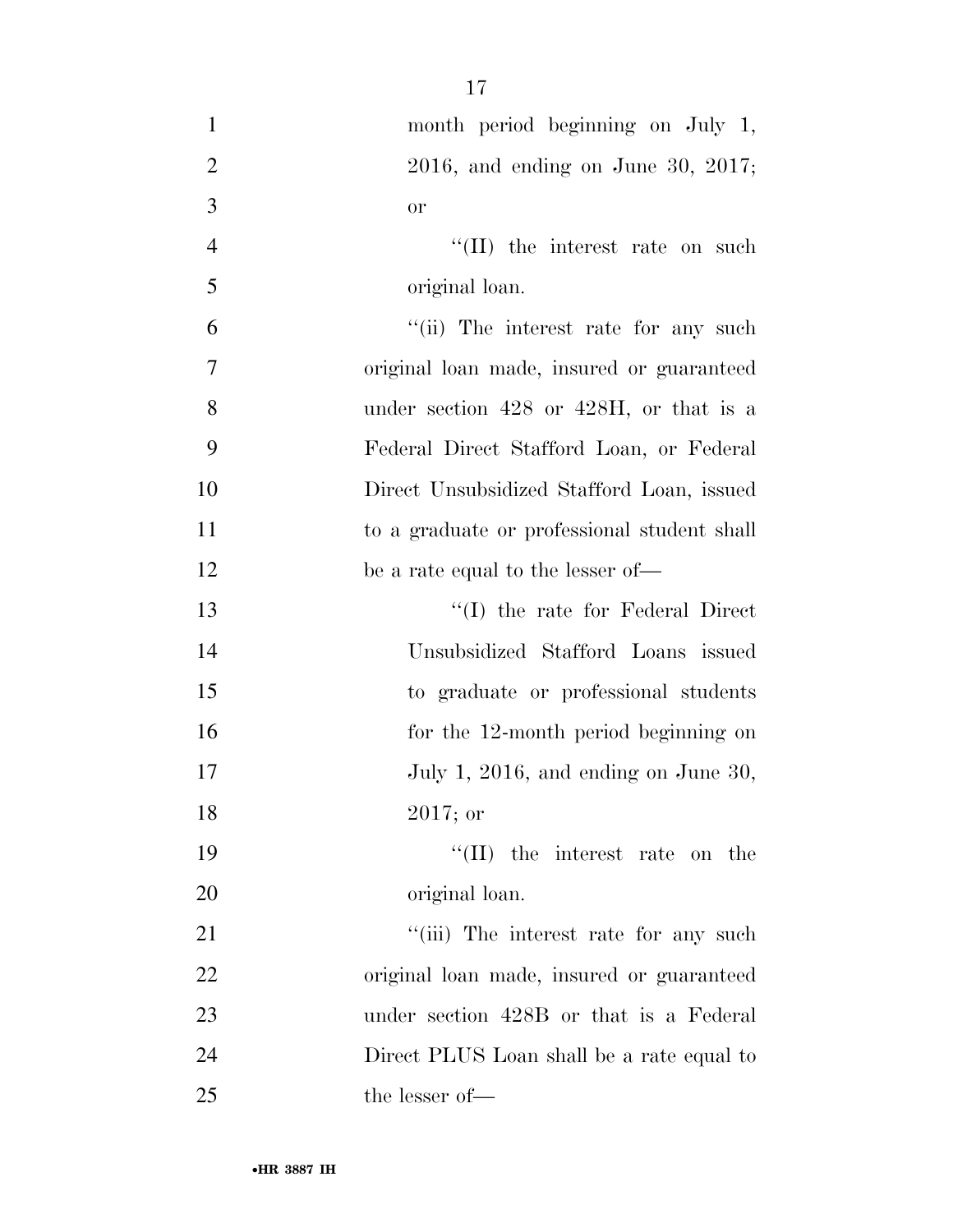| $\mathbf{1}$   | $\lq\lq$ (I) the rate for Federal Direct                |
|----------------|---------------------------------------------------------|
| $\overline{2}$ | PLUS Loans for the 12-month period                      |
| 3              | beginning on July 1, 2016, and end-                     |
| $\overline{4}$ | ing on June 30, 2017; or                                |
| 5              | $\lq\lq$ (II) the interest rate on the                  |
| 6              | original loan.                                          |
| $\overline{7}$ | "(iv) The interest rate for any such                    |
| 8              | original loan that is a loan under section              |
| 9              | 428C or a Federal Direct Consolidation                  |
| 10             | Loan shall be the weighted average of the               |
| 11             | interest rates determined under this sub-               |
| 12             | paragraph for each loan for which the li-               |
| 13             | ability is discharged by the proceeds of                |
| 14             | such consolidation loan.                                |
| 15             | $\lq\lq$ The interest rate for any original             |
| 16             | loan for which the liability was discharged             |
| 17             | with the proceeds of a loan made under                  |
| 18             | section 428C or a Federal Direct Consoli-               |
| 19             | dation Loan and is not described in clauses             |
| 20             | (i) through (iv) shall be the interest rate             |
| 21             | on such original loan.                                  |
| 22             | "(3) FIXED RATE.—The applicable rate of in-             |
| 23             | terest determined under paragraph (1) for a loan        |
| 24             | issued under this section shall be fixed for the period |
| 25             | of the loan.                                            |
|                |                                                         |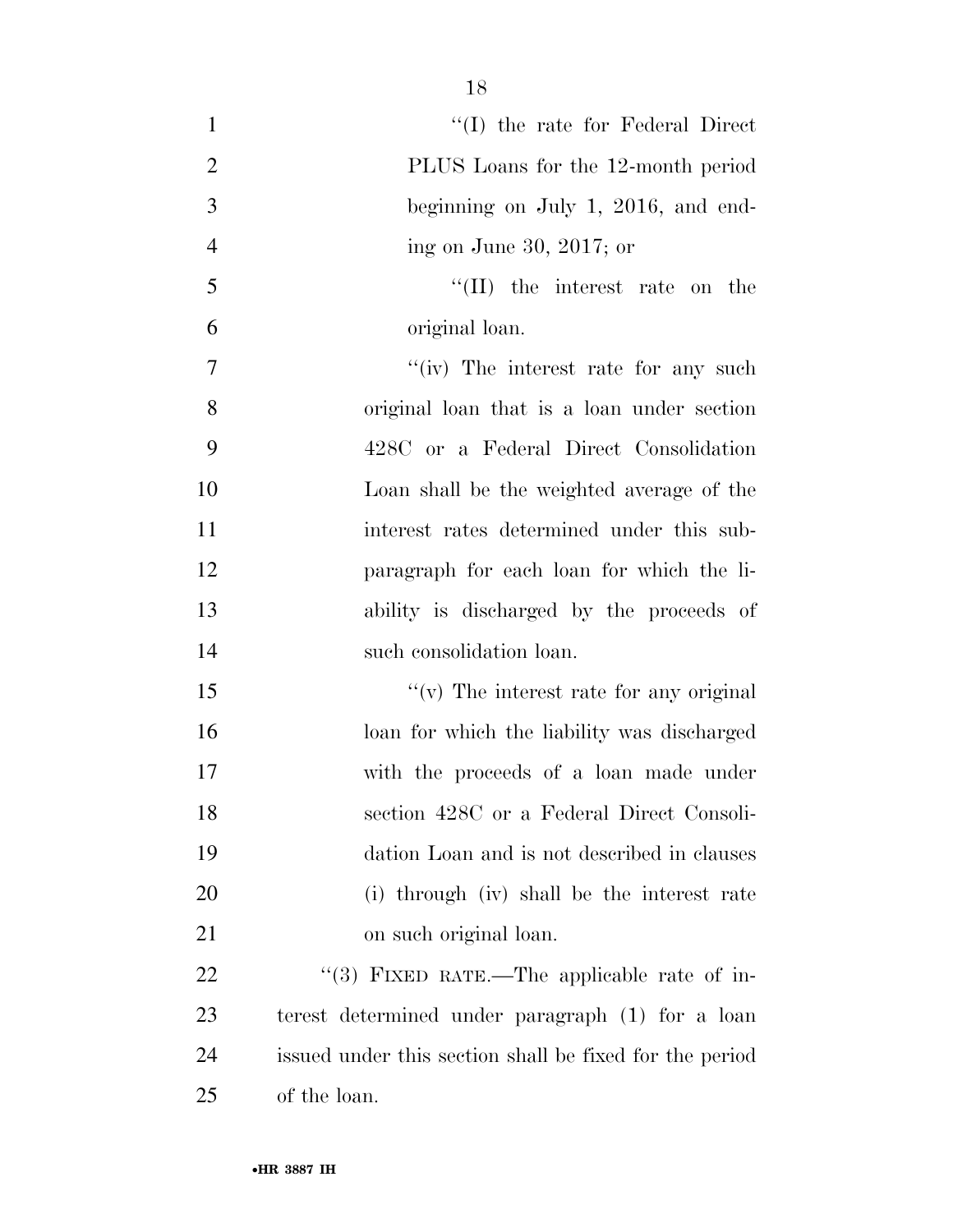''(d) REPAYMENT PERIODS.—A loan issued under this section shall not result in the extension of the dura- tion of the repayment period of the original loan, and the borrower shall retain the same repayment term that was in effect on the original loan. Nothing in this paragraph shall be construed to prevent a borrower from electing a different repayment plan at any time in accordance with 8 section  $455(d)(3)$ .

 ''(e) ORIGINAL LOAN DEFINED.—In this section, the term 'original loan' means a loan for which the liability is discharged with the proceeds of a loan issued under this section.

### **''SEC. 460B. REFINANCING OF PRIVATE EDUCATION LOANS.**

14 "(a) PROGRAM AUTHORIZED.—

15 "(1) In GENERAL.—During the period begin- ning on the date that is 6 months after the date of enactment of the Student Loan Debt Relief Act of 2019, and ending on the date that is 9 months after such date of enactment, the Secretary, in consulta- tion with the Secretary of the Treasury, shall carry out a program under which the Secretary, upon re- ceiving an application from a borrower who has a loan obligation on an eligible private education loan, shall issue such borrower a loan under this section in accordance with the following: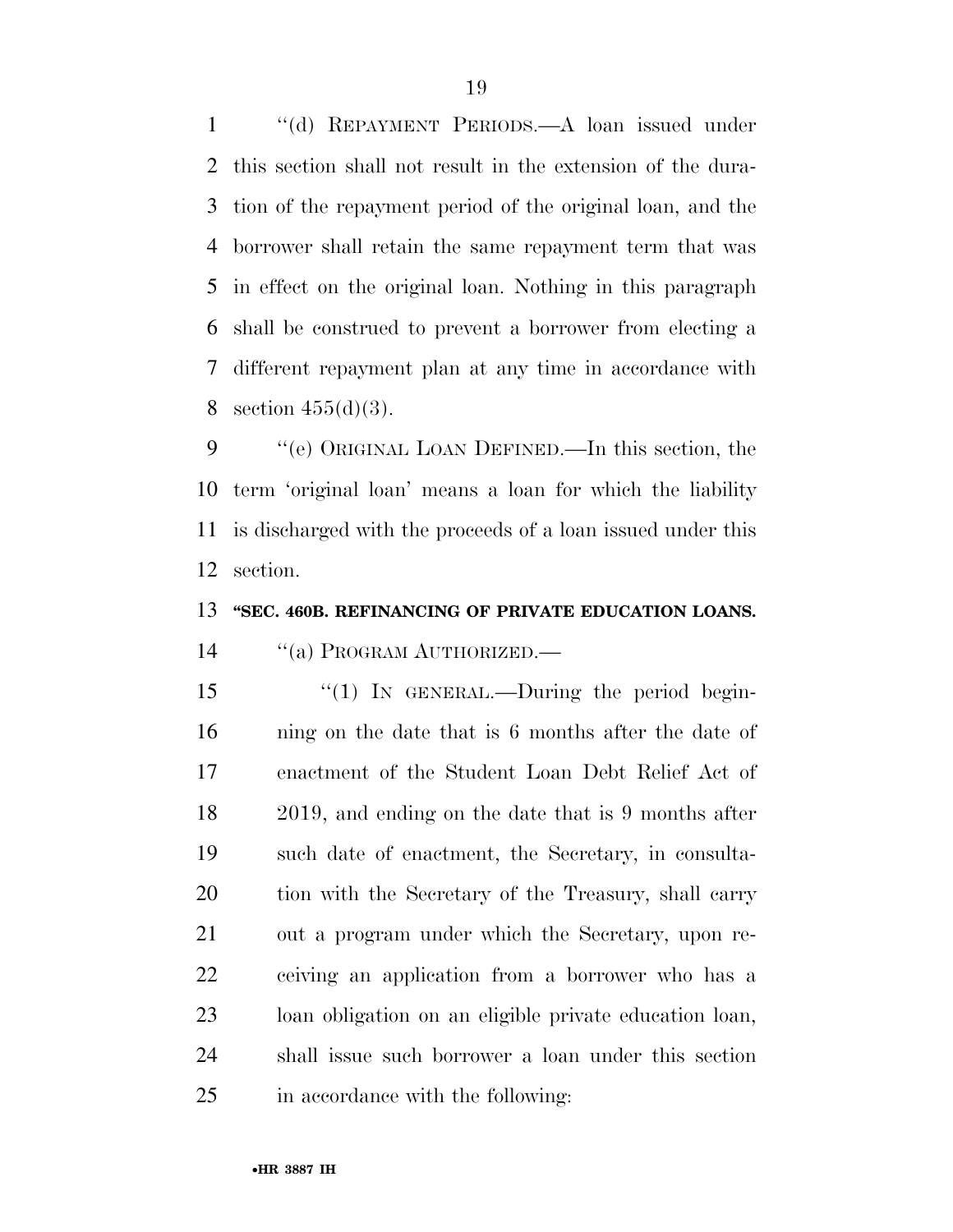| $\mathbf{1}$   | "(A) The loan issued under this section             |
|----------------|-----------------------------------------------------|
| $\overline{2}$ | shall be in an amount equal to the sum of the       |
| 3              | unpaid principal, accrued unpaid interest, and      |
| $\overline{4}$ | late charges of the private education loan.         |
| 5              | $\lq\lq$ (B) The Secretary shall pay the proceeds   |
| 6              | of the loan issued under this section to the pri-   |
| 7              | vate educational lender (or subsequent holder)      |
| 8              | of the private education loan, in order to dis-     |
| 9              | charge the borrower and any cosigners from          |
| 10             | any remaining obligation to the lender with re-     |
| 11             | spect to the private education loan.                |
| 12             | $\lq\lq$ (C) The Secretary shall require that the   |
| 13             | borrower undergo loan counseling that provides      |
| 14             | all of the information and counseling required      |
| 15             | under clauses (i) through (viii) of section         |
| 16             | $485(b)(1)(A)$ before the carrying out subpara-     |
| 17             | graphs $(A)$ and $(B)$ with respect to such bor-    |
| 18             | rower.                                              |
| 19             | "(D) The Secretary shall issue the loan as          |
| <b>20</b>      | a Federal Direct Stafford Loan with a rate of       |
| 21             | interest determined under subsection (b).           |
| 22             | "(b) INTEREST RATE.—                                |
| 23             | "(1) IN GENERAL.—The interest rate for a            |
| 24             | Federal Direct Stafford Loan issued under this sec- |
| 25             | tion shall be—                                      |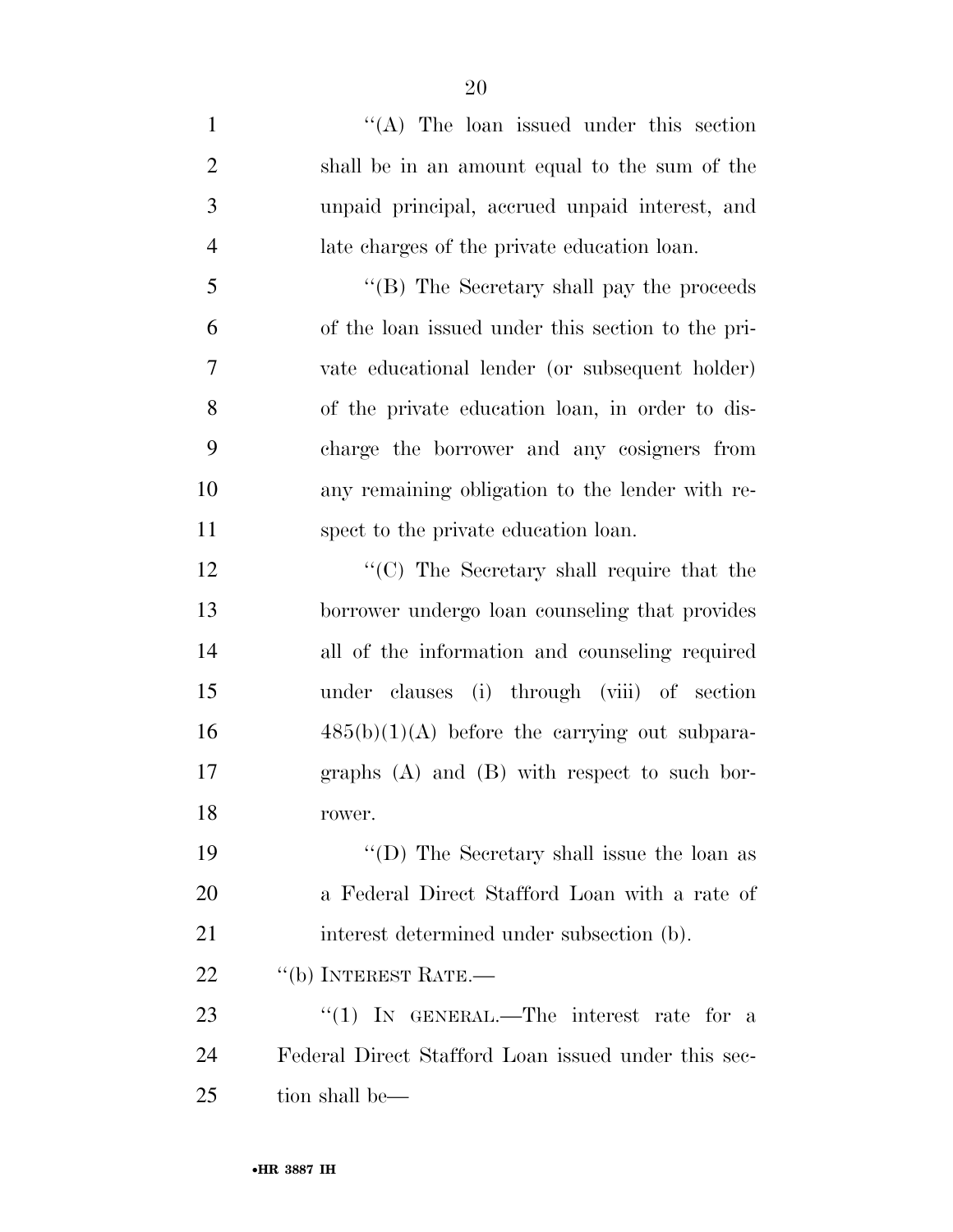| $\mathbf{1}$   | $\lq\lq$ in the case of a Federal Direct Staf-         |
|----------------|--------------------------------------------------------|
| $\overline{2}$ | ford Loan discharging the liability on a private       |
| 3              | education loan issued for undergraduate post-          |
| $\overline{4}$ | secondary educational expenses, a rate equal to        |
| 5              | the rate for Federal Direct Stafford Loans and         |
| 6              | Federal Direct Unsubsidized Stafford Loans             |
| 7              | issued to undergraduate students for the 12-           |
| 8              | month period beginning on July 1, 2016, and            |
| 9              | ending on June 30, 2017; and                           |
| 10             | $\lq\lq (B)$ in the case of a Federal Direct Staf-     |
| 11             | ford Loan discharging the liability on a private       |
| 12             | education loan issued for graduate or profes-          |
| 13             | sional degree postsecondary educational ex-            |
| 14             | penses, a rate equal to the rate for Federal Di-       |
| 15             | rect Unsubsidized Stafford Loans issued to             |
| 16             | graduate or professional students for the 12-          |
| 17             | month period beginning on July 1, 2016, and            |
| 18             | ending on June 30, 2017.                               |
| 19             | "(2) COMBINED UNDERGRADUATE AND GRAD-                  |
| 20             | UATE STUDY LOANS.—In the case of a Federal Di-         |
| 21             | rect Stafford Loan discharging the liability on a pri- |
| 22             | vate education loan issued for both undergraduate      |
| 23             | and graduate or professional postsecondary edu-        |
| 24             | cational expenses, the interest rate shall be a rate   |
| 25             | equal to the rate for Federal Direct PLUS Loans        |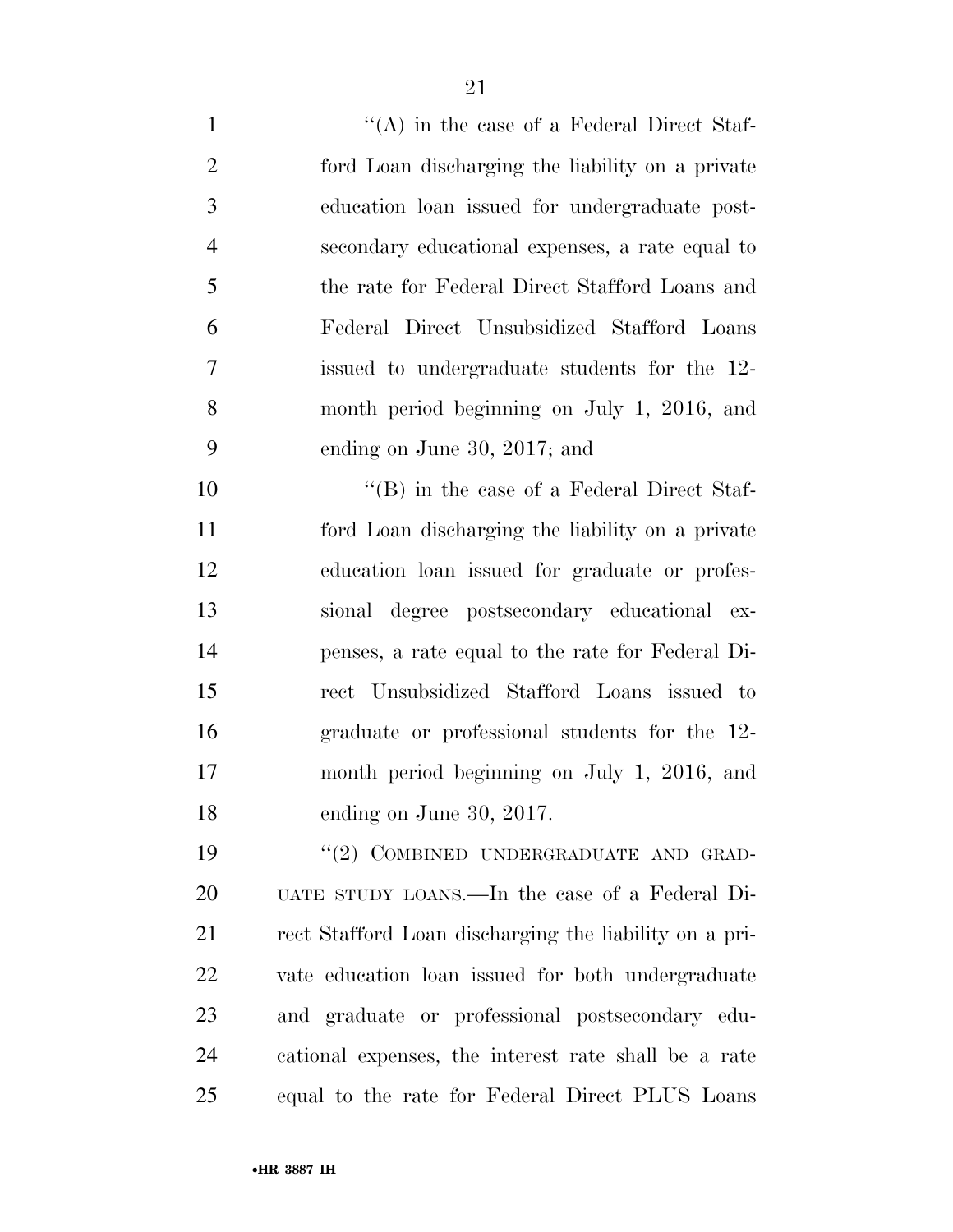| $\mathbf{1}$ | for the 12-month period beginning on July 1, 2016, |
|--------------|----------------------------------------------------|
| 2            | and ending on June 30, 2017.                       |
| 3            | $\lq(3)$ FIXED RATE.—The applicable rate of in-    |
|              |                                                    |

 terest determined under this subsection for a Fed- eral Direct Stafford Loan issued under this section shall be fixed for the period of the loan.

 ''(c) NO INCLUSION IN AGGREGATE LIMITS.—The amount of a Federal Direct Stafford Loan issued under this section, or a Federal Direct Consolidated Loan to the extent such loan is used to repay such a Federal Direct Stafford Loan, shall not be included in calculating a bor- rower's annual or aggregate loan limits under section 428 or 428H.

 ''(d) PRIVATE EDUCATIONAL LENDER REPORTING REQUIREMENT.—

16 "(1) REPORTING REQUIRED.—Not later than 6 months after the date of enactment of the Student Loan Debt Relief Act of 2019, the Secretary, in con- sultation with the Secretary of the Treasury and the Director of the Bureau of Consumer Financial Pro- tection, shall establish a requirement that private educational lenders report the data described in paragraph (2) to the Secretary, to Congress, to the Secretary of the Treasury, and to the Director of the Bureau of Consumer Financial Protection, in order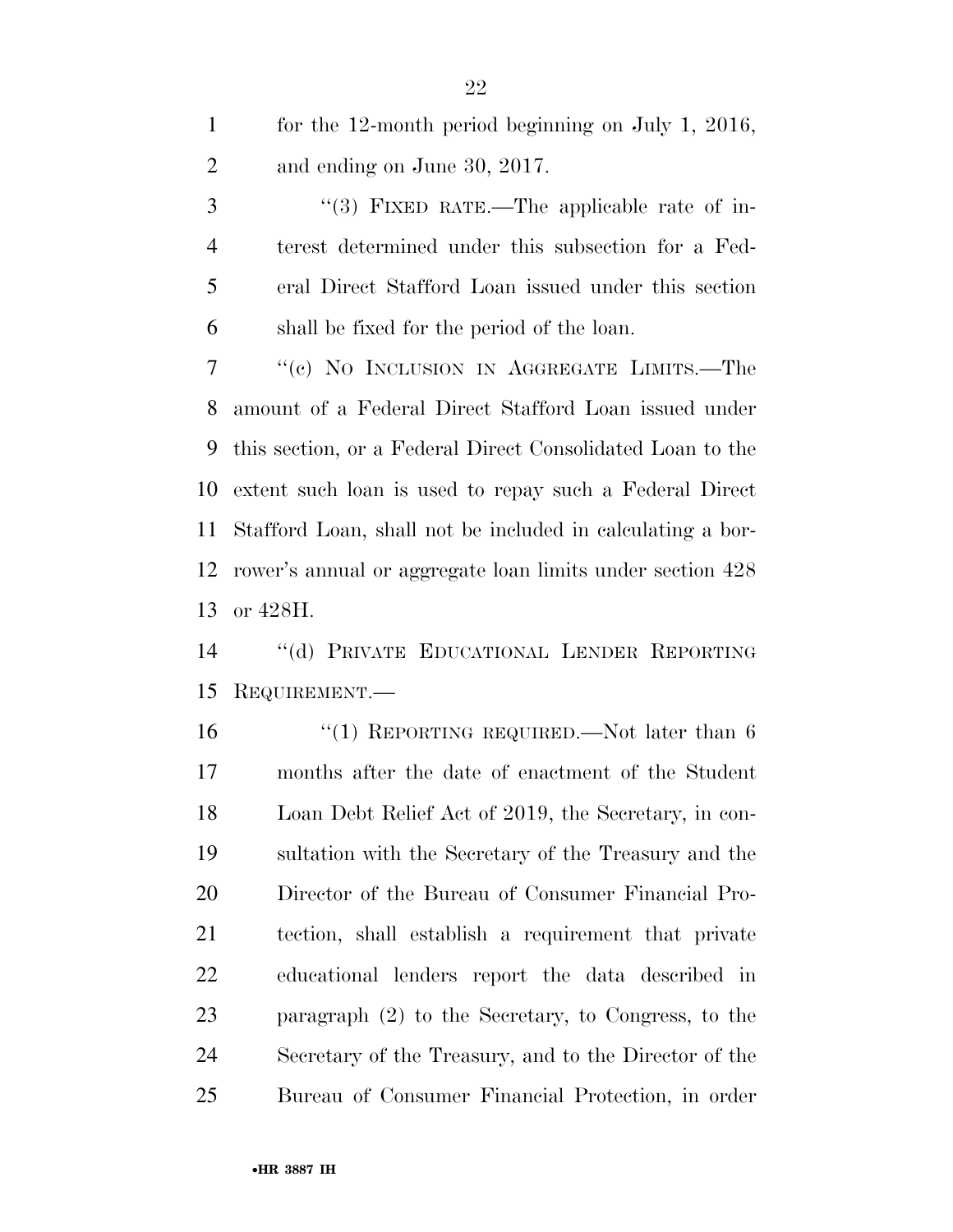| $\mathbf{1}$   | to allow for an assessment of the private education   |
|----------------|-------------------------------------------------------|
| $\overline{2}$ | loan market.                                          |
| 3              | "(2) CONTENTS OF REPORTING.—The<br>data               |
| $\overline{4}$ | that private educational lenders shall report in ac-  |
| 5              | cordance with paragraph (1) shall include each of     |
| 6              | the following about private education loans (as de-   |
| 7              | fined in section $140(a)$ of the Truth in Lending Act |
| 8              | $(15 \text{ U.S.C. } 1650(a))$ :                      |
| 9              | "(A) The total amount of private education            |
| 10             | loan debt the lender holds.                           |
| 11             | $\lq\lq$ (B) The total number of private edu-         |
| 12             | cation loan borrowers the lender serves.              |
| 13             | $\lq\lq$ (C) The average interest rate on the out-    |
| 14             | standing private education loan debt held by the      |
| 15             | lender.                                               |
| 16             | "(D) The proportion of private education              |
| 17             | loan borrowers who are in default on a loan           |
| 18             | held by the lender.                                   |
| 19             | $\lq\lq(E)$ The proportion of the outstanding         |
| 20             | private education loan volume held by the lend-       |
| 21             | er that is in default.                                |
| 22             | $\lq\lq(F)$ The proportions of outstanding pri-       |
| 23             | vate education loan borrowers who are 30, 60,         |
| 24             | and 90 days delinquent.                               |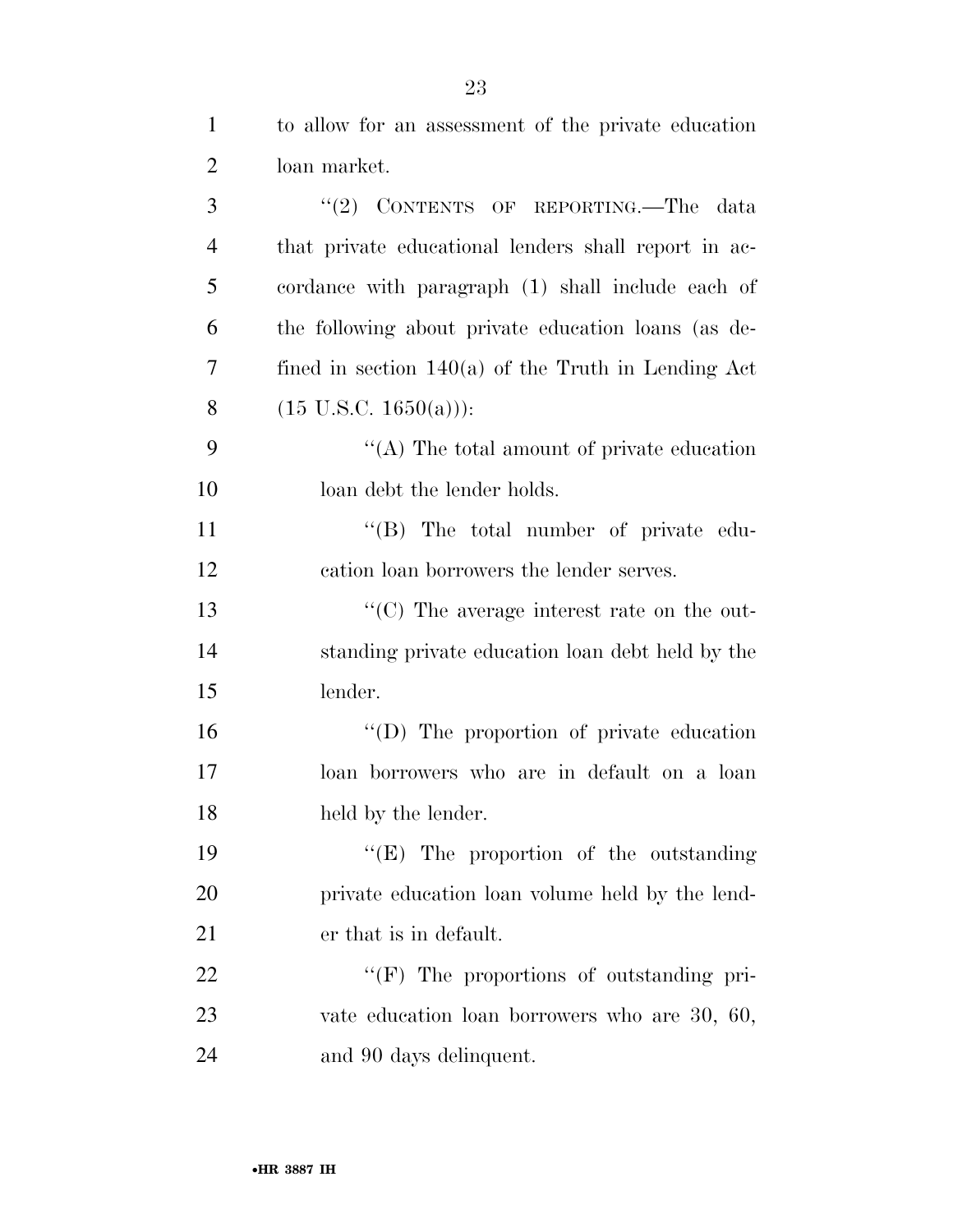| $\mathbf{1}$   | "(G) The proportions of outstanding pri-                     |
|----------------|--------------------------------------------------------------|
| $\overline{2}$ | vate education loan volume that is 30, 60, and               |
| 3              | 90 days delinquent.                                          |
| $\overline{4}$ | "(e) SUNSET.—The authority to issue loans under              |
| 5              | this section shall expire on the date that is 8 months after |
| 6              | the date of enactment of the Student Loan Debt Relief        |
| 7              | Act of 2019.                                                 |
| 8              | "(f) DEFINITIONS.—In this section:                           |
| 9              | "(1) PRIVATE EDUCATIONAL LENDER.—The                         |
| 10             | term 'private educational lender' has the meaning            |
| 11             | given the term in section $140(a)$ of the Truth in           |
| 12             | Lending Act $(15 \text{ U.S.C. } 1650(a))$ .                 |
| 13             | "(2) ELIGIBLE PRIVATE EDUCATION LOAN.-                       |
| 14             | The term 'eligible private education loan' means a           |
| 15             | private education loan, as defined in section $140(a)$       |
| 16             | of the Truth in Lending Act $(15 \text{ U.S.C. } 1650(a)),$  |
| 17             | that—                                                        |
| 18             | "(A) was disbursed to the borrower on or                     |
| 19             | before the date of enactment of the Student                  |
| 20             | Loan Debt Relief Act of 2019; and                            |
| 21             | "(B) was for the borrower's own postsec-                     |
| 22             | ondary educational expenses for an eligible pro-             |
| 23             | gram at an institution of higher education par-              |
| 24             | ticipating in the loan program under this part,              |
| 25             | as of the date that the loan was disbursed.".                |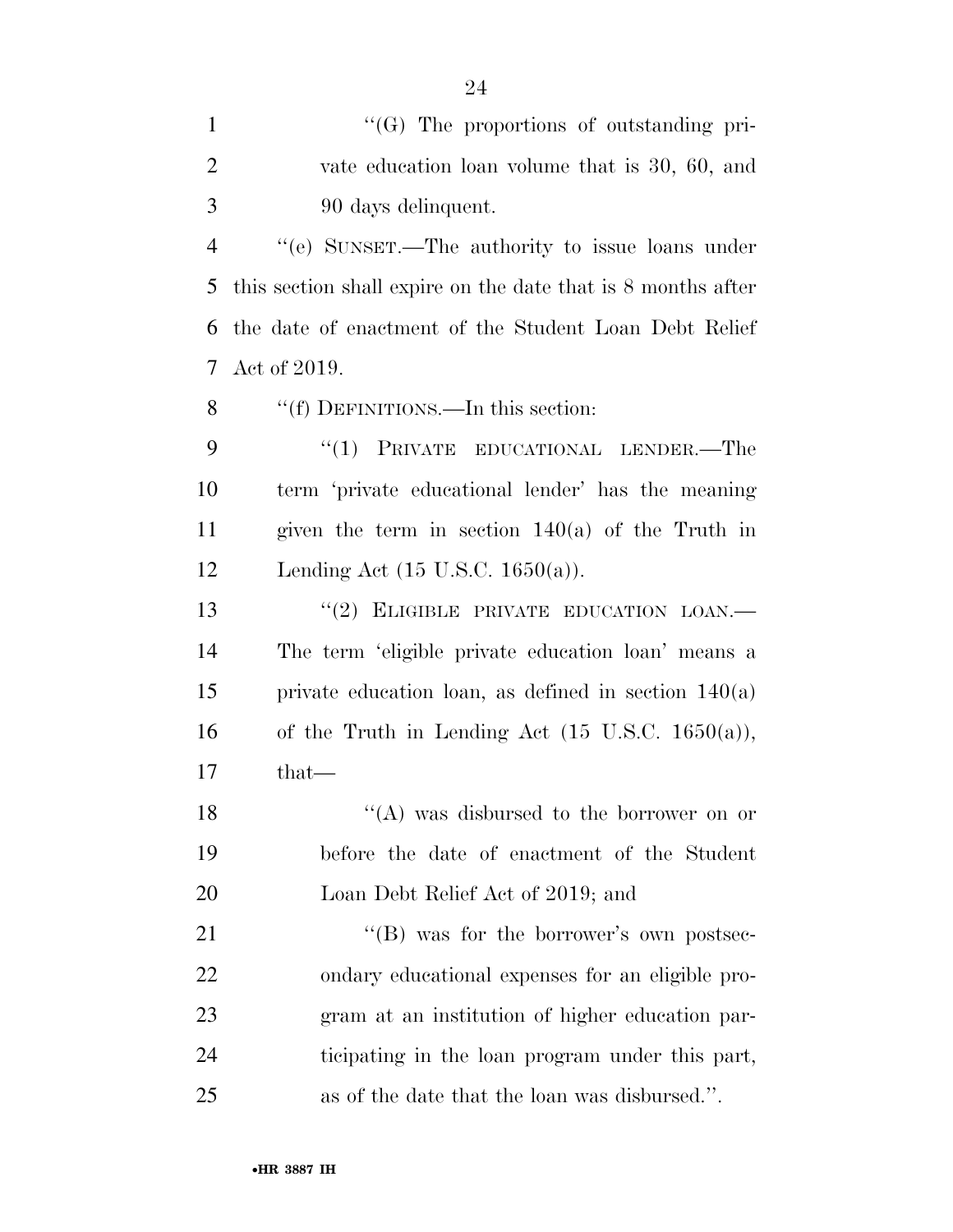(c) INCOME-CONTINGENT REPAYMENT.—Section  $455(d)(1)(D)$  of the Higher Education Act of 1965 (20 3 U.S.C.  $1087e(d)(1)(D)$  is amended by inserting before the semicolon at the end the following: '', and in calcu- lating the period of time during which a borrower of a loan issued under section 460A has made monthly pay- ments on such loan for purposes of the plan described in this subparagraph, the Secretary shall treat each monthly payment that otherwise meets the requirements of such plan and that was made on a loan for which the liability is discharged by the proceeds of such loan issued under section 460A, as a monthly payment made on such loan issued under section 460A''.

 (d) PUBLIC SERVICE LOAN FORGIVENESS.—Section 455(m) of the Higher Education Act of 1965 (20 U.S.C. 16  $1087e(m)$  is amended—

 (1) by redesignating paragraphs (3) and (4) as paragraphs (4) and (5), respectively; and

 (2) by inserting after paragraph (2) the fol-lowing:

21 "(3) TREATMENT OF LOANS ISSUED UNDER SECTION 460A.—Notwithstanding paragraph (1), in determining the number of monthly payments made under paragraph (1) on an eligible Federal Direct Loan issued under section 460A the proceeds of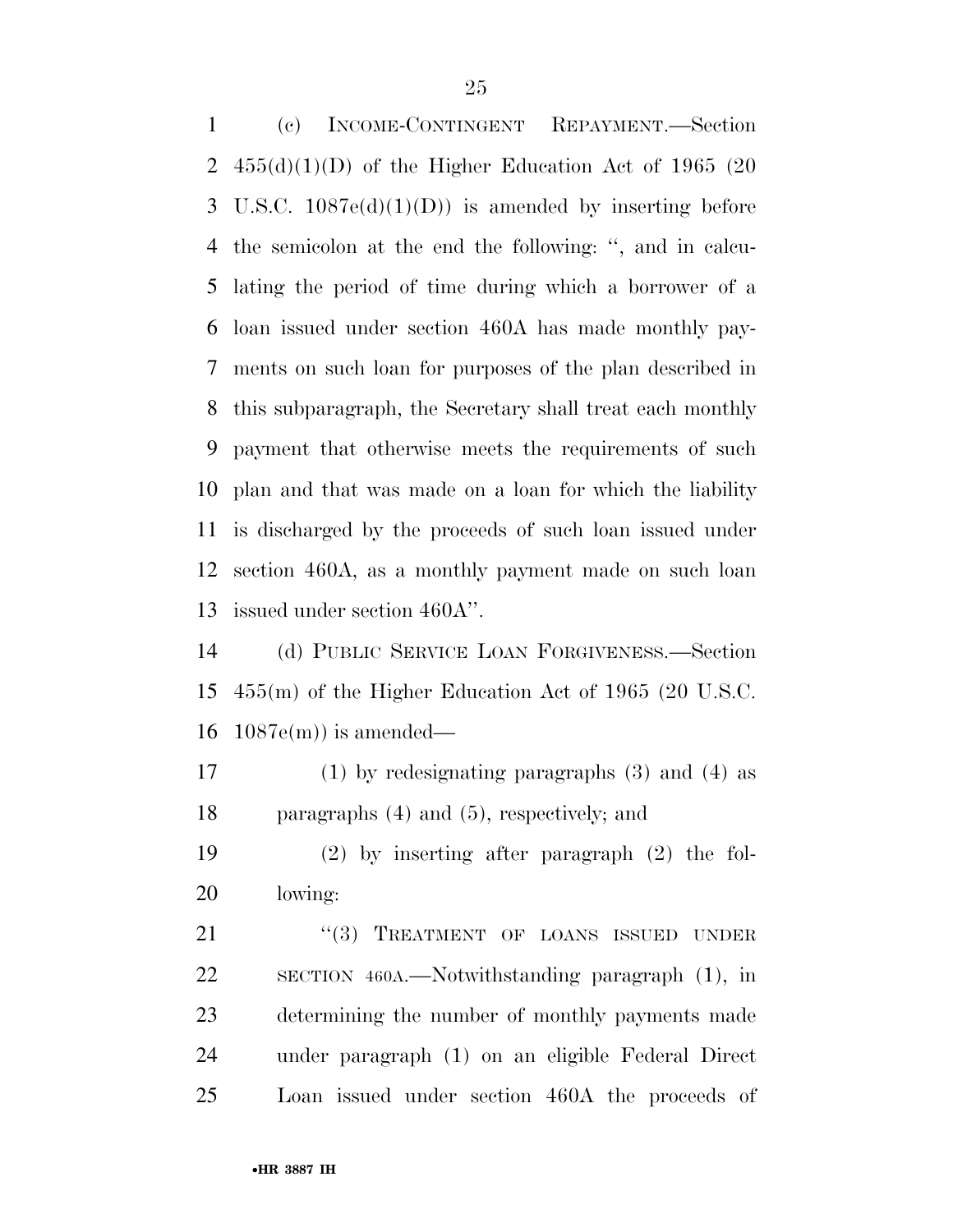which discharges the liability on a loan made under this part, the Secretary shall treat each monthly payment made under paragraph (1) on the loan be- fore the liability on such loan was so discharged as a monthly payment made on such eligible Federal Direct Loan.'';

 (e) INCOME-BASED REPAYMENT.—Section 493C of the Higher Education Act of 1965 (20 U.S.C. 1098e) is amended by adding at the end the following:

10 <sup>"</sup>(f) TREATMENT OF REFINANCED LOANS.—In cal- culating the period of time during which a borrower of a loan issued under section 460A has made monthly pay- ments on such loan for purposes of subsection (b)(7), the Secretary shall treat each monthly payment that otherwise meets the requirements of this section and that was made on a loan for which the liability is discharged by the pro- ceeds of such loan issued under section 460A, as a month- ly payment made on such loan issued under section 460A.''.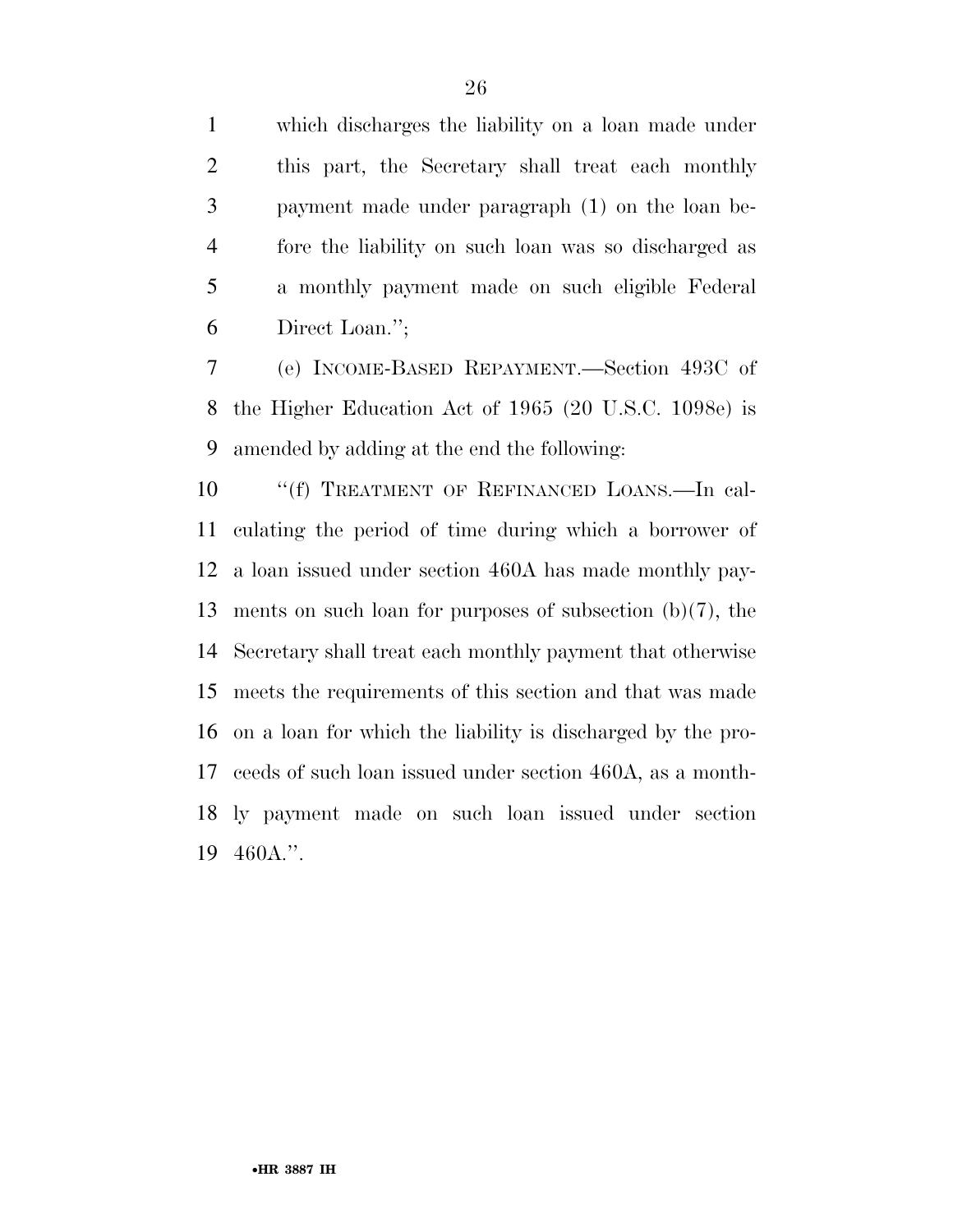# **TITLE III—DISCHARGEABILITY OF STUDENT LOANS IN BANK- RUPTCY SEC. 301. DISCHARGEABILITY OF STUDENT LOANS IN BANKRUPTCY.**  (1) EXCEPTION TO DISCHARGE.—Section 523(a) of title 11 of the United States Code is amended by striking paragraph (8). (2) CONFORMING AMENDMENT.—Section  $10 \qquad 1328(a)(2)$  of title 11 of the United States Code is 11 amended by striking "(8),". **TITLE IV—GENERAL PROVISIONS SEC. 401. REPORT ON PROGRESS OF IMPLEMENTATION.**  Not later than the date that is 6 months after the date of enactment of this Act, the Secretary of Education and the Secretary of the Treasury shall, jointly, submit to Congress a report on the progress of the implementa- tion of the provisions of titles I and II. **SEC. 402. NOTIFICATION TO BORROWERS.**  (a) IN GENERAL.—Not later than the date that is 3 months after the date of enactment of this Act— (1) the Secretary of Education— (A) shall take such steps as may be nec-essary to notify borrowers of an eligible Federal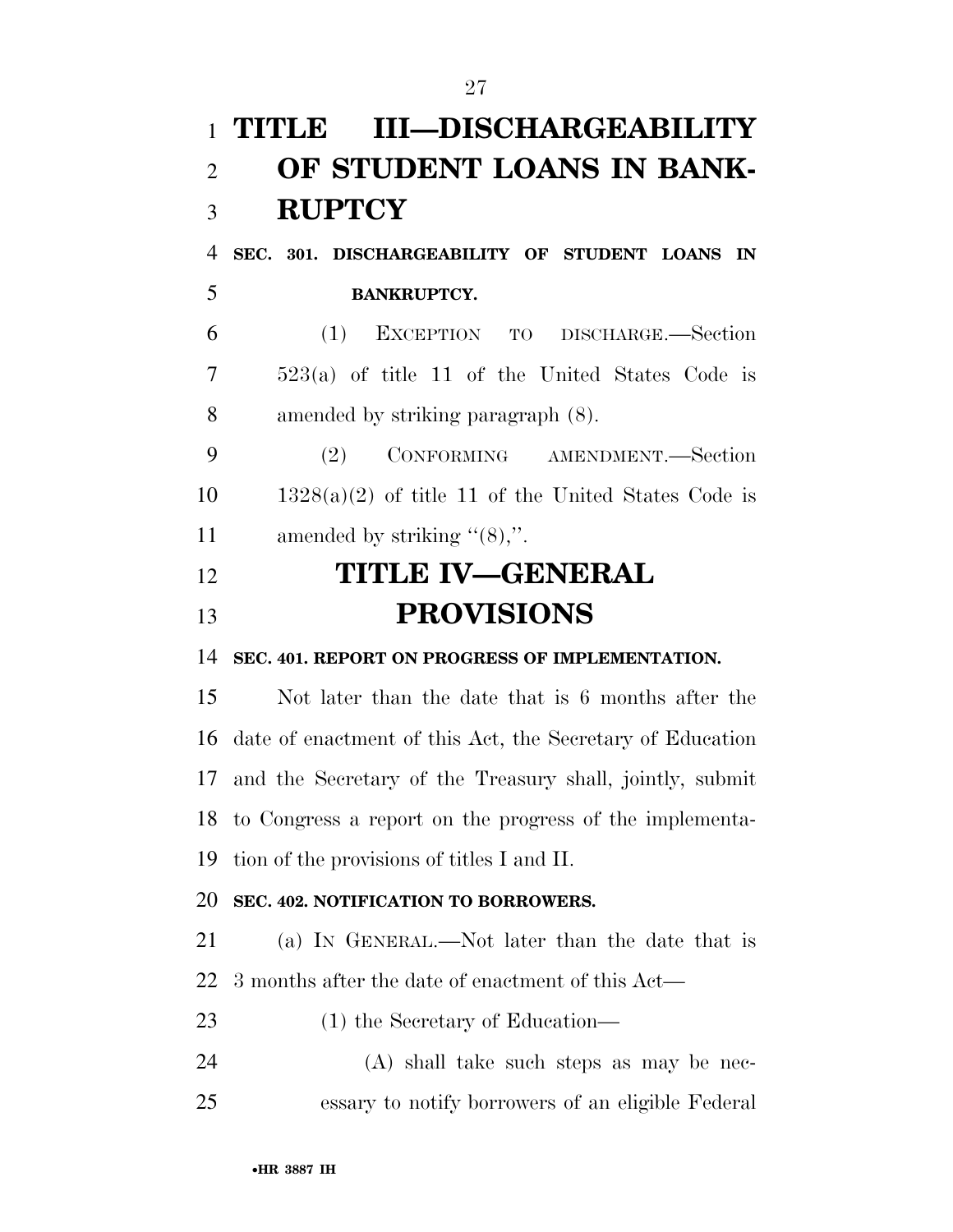| $\mathbf{1}$   | loan of the loan discharge available under title  |
|----------------|---------------------------------------------------|
| $\overline{2}$ | I, including the applicable deadlines;            |
| 3              | (B) in coordination with the Secretary of         |
| $\overline{4}$ | the Treasury and the Director of the Bureau of    |
| 5              | Consumer Financial Protection, shall undertake    |
| 6              | a campaign to notify borrowers of loans made,     |
| 7              | insured, or guaranteed under part B or D of       |
| 8              | title IV of the Higher Education Act of 1965      |
| 9              | that such borrowers may be eligible to refinance  |
| 10             | such loans at a lower rate of interest under sec- |
| 11             | tion 460A of the Higher Education Act of          |
| 12             | 1965, as added by title II of this Act, which     |
| 13             | campaign shall include—                           |
| 14             | (i) developing consumer information               |
| 15             | materials about the availability of such re-      |
| 16             | financing; and                                    |
| 17             | (ii) requiring servicers of such loans            |
| 18             | to provide such consumer information to           |
| 19             | borrowers in a manner determined appro-           |
| 20             | priate by the Secretary, in consultation          |
| 21             | with the Director of the Bureau of Con-           |
| 22             | sumer Financial Protection; and                   |
| 23             | (C) in coordination with the Secretary of         |
| 24             | the Treasury and the Director of the Bureau of    |
| 25             | Consumer Financial Protection, shall undertake    |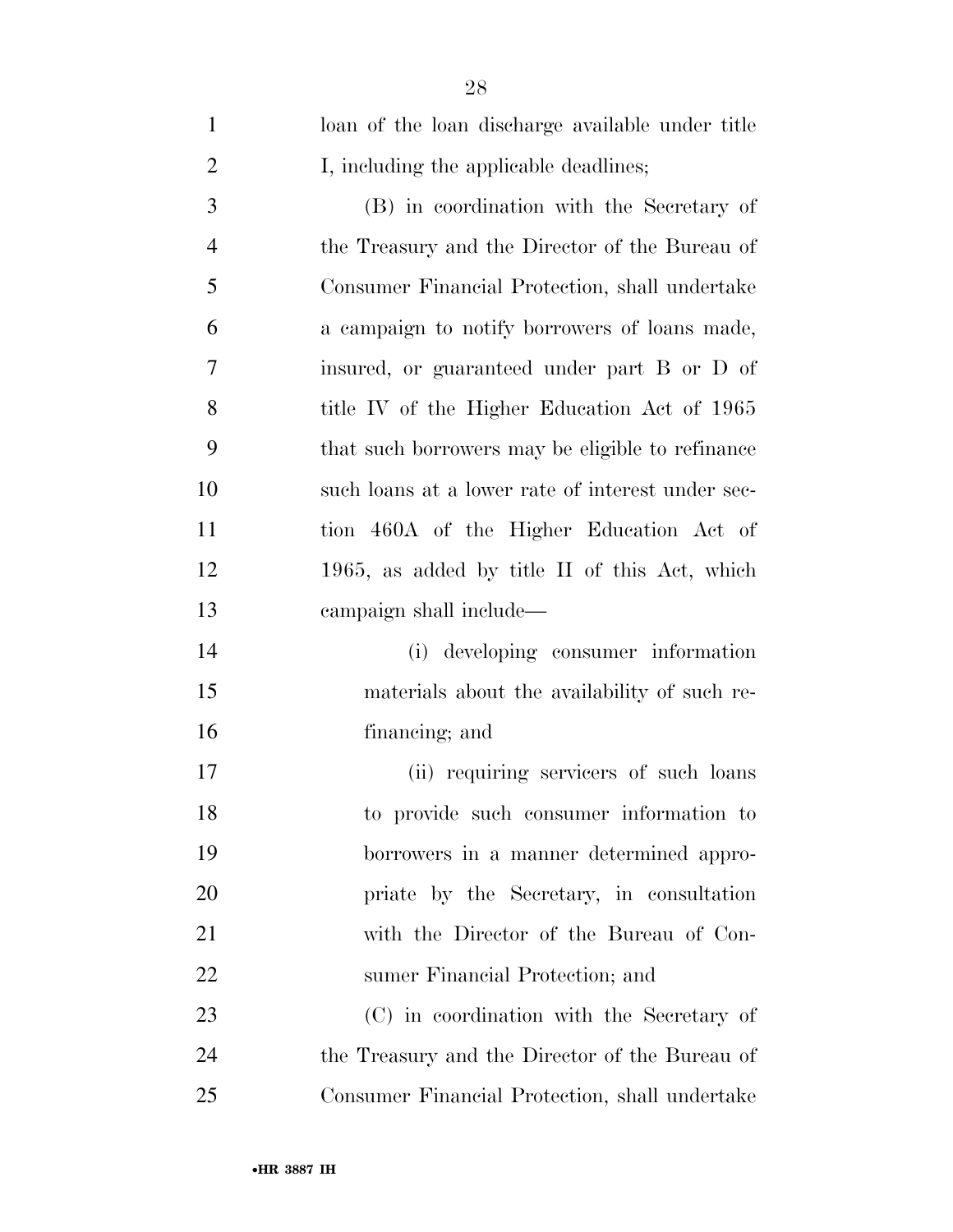| $\mathbf{1}$   | a campaign to alert borrowers of private edu-          |
|----------------|--------------------------------------------------------|
| $\overline{2}$ | cation loans—                                          |
| 3              | (i) that such borrowers may be eligible                |
| $\overline{4}$ | to refinance such private loans as Federal             |
| 5              | Direct Stafford Loans under section 460B               |
| 6              | of the Higher Education Act of 1965, as                |
| $\tau$         | added by title II of this Act; and                     |
| 8              | (ii)<br>such Federal Direct Stafford                   |
| 9              | Loans may be eligible for loan discharge               |
| 10             | under title I of this Act; and                         |
| 11             | (2) the Secretary of Health and Human Serv-            |
| 12             | ices, in consultation with the Secretary of Edu-       |
| 13             | cation, shall take such steps as may be necessary to   |
| 14             | inform borrowers of a loan made, insured, or guar-     |
| 15             | anteed by the Department of Health and Human           |
| 16             | Services that is eligible for consolidation under sec- |
| 17             | tion $455(g)$ of the Higher Education Act of 1965      |
| 18             | $(20 \text{ U.S.C. } 1087e(g))$ , that the—            |
| 19             | (A) borrower may be eligible for a Federal             |
| 20             | Direct Consolidation Loan under such section           |
| 21             | $455(g)$ ; and                                         |
| 22             | such Federal Direct Consolidation<br>(B)               |
| 23             | Loan may be eligible for loan discharge under          |
| 24             | title I of this Act.                                   |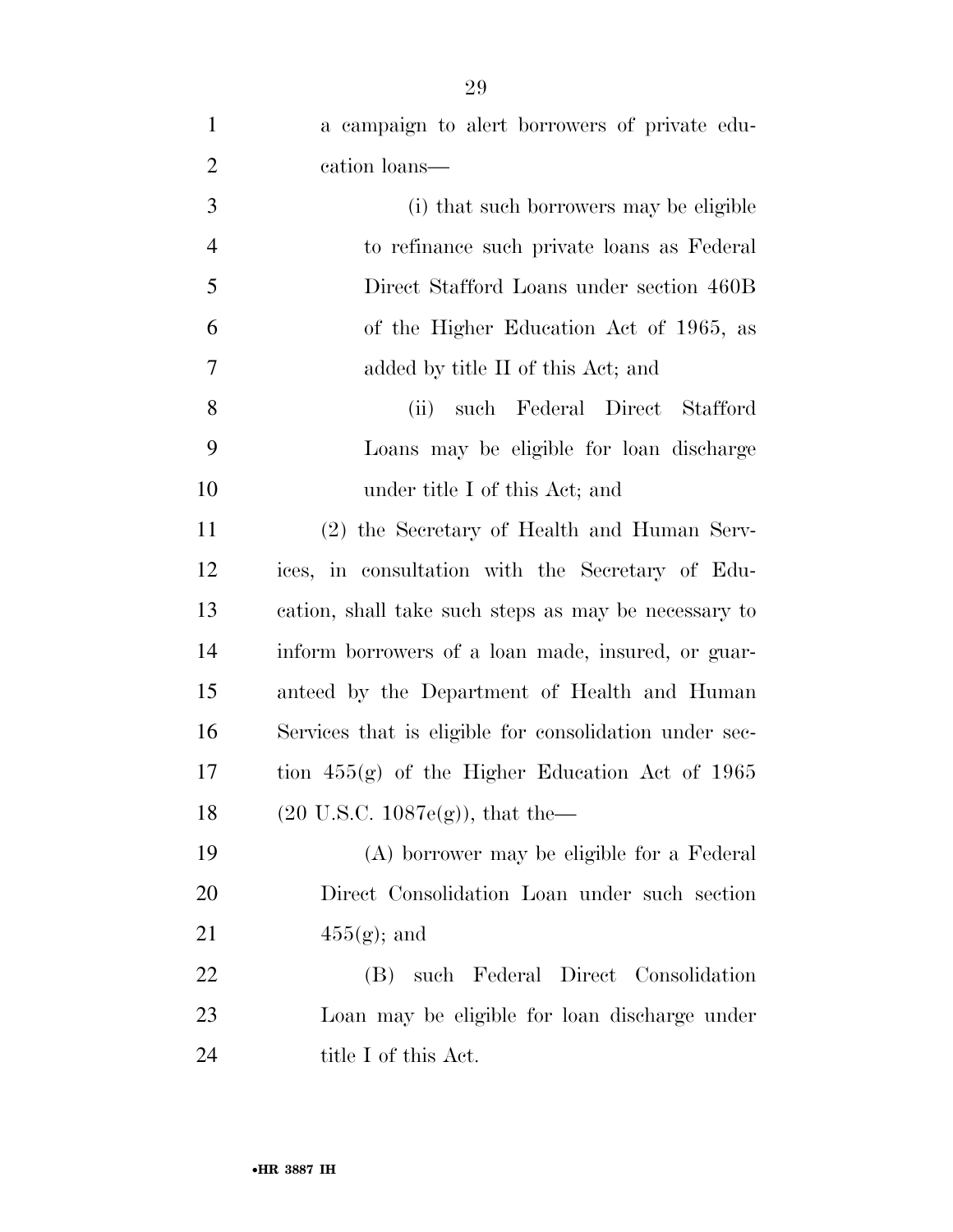(b) NOTIFICATION BY PRIVATE EDUCATION LOAN HOLDERS.—Each holder of a private education loan shall, not later than the date that is 3 months after the date of enactment of this Act, notify the borrower of such pri- vate education loan that the borrower may be eligible to refinance the private education loan as a Federal Direct Stafford Loan under section 460B of the Higher Edu- cation Act of 1965, and such Federal Direct Stafford Loan may be eligible for loan discharge under title I of this Act.

 **SEC. 403. INAPPLICABILITY OF TITLE IV NEGOTIATED RULEMAKING AND MASTER CALENDAR EX-CEPTION.** 

 Sections 482(c) and 492 of the Higher Education Act of 1965 (20 U.S.C. 1089(c), 1098a) shall not apply to this Act or any amendments made by this Act, or to any regulations promulgated under this Act or under such amendments.

### **SEC. 404. DEFINITIONS.**

In this Act:

 (1) ELIGIBLE FEDERAL LOAN.—The term ''eli-gible Federal loan'' means—

 (A) a loan made, insured, or guaranteed under title IV of the Higher Education Act of 1965 (20 U.S.C. 1071 et seq.) (other than a